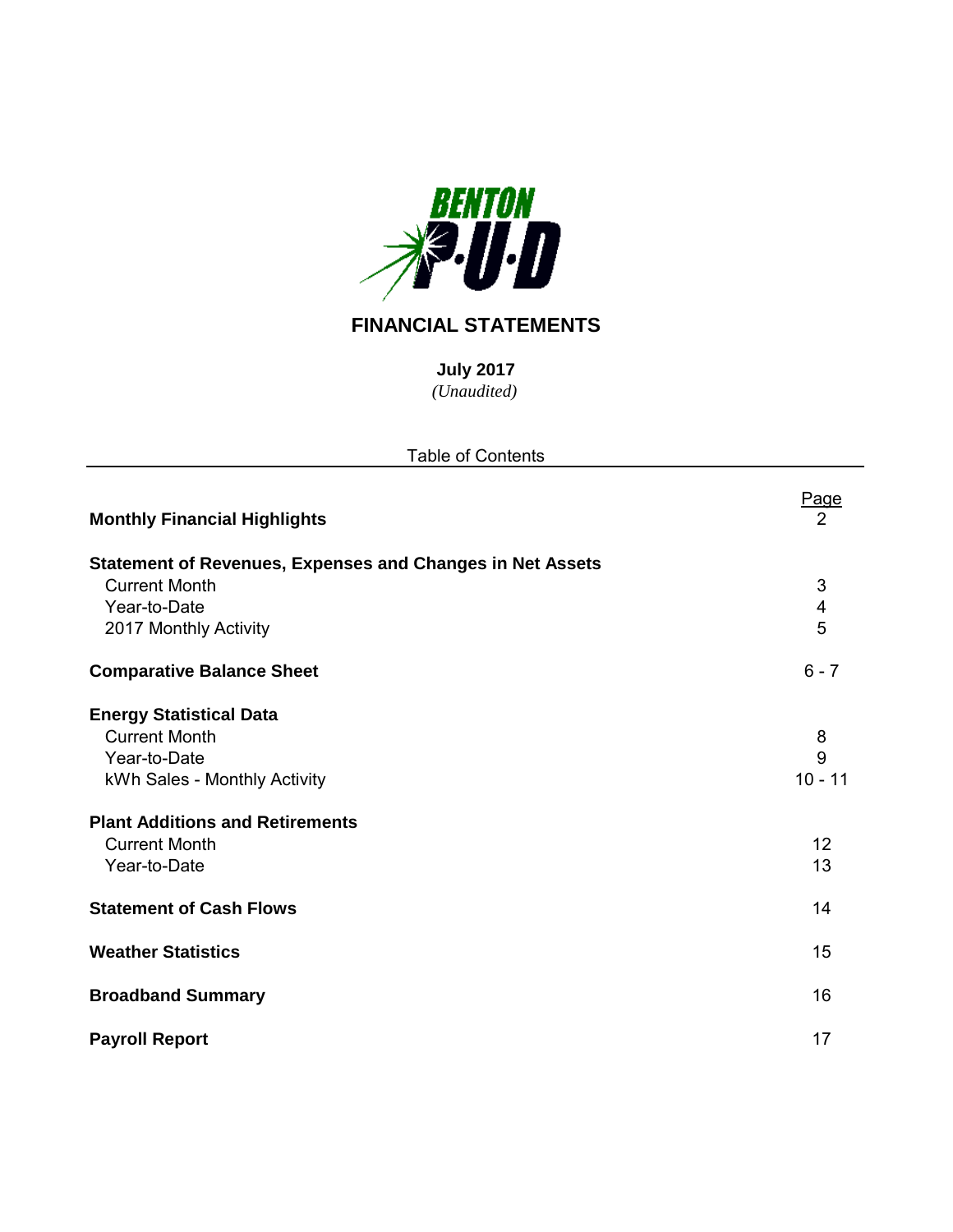

## *Financial Highlights*

*July 2017*

Financial highlights for the month of July:

 $\triangleright$  District operations resulted in a increase in net assets of \$3.3M for the month.

> The average temperature of 80.4° was 3.3° above normal. Cooling degree days were 10% above the 14 year average.<br>
→ Total retail kWh billed during July was 12% above last year.

- 
- $\geq$  Total retail kWh billed during July was 12% above last year.<br> $\geq$  Net power supply costs were \$7.7M for the month with ener Net power supply costs were \$7.7M for the month with energy sales for resale of \$1.2M and an average price of \$29 per MWh.
- July's non-power operating costs of \$1.8 million before taxes and depreciation were 20% above last year.
- Net capital expenditures were  $$661,000$  for the month.

|                               | (in thousands of dollars) |       |                     |           |            |         |         |     |            |     |            |            |                  |               |                         |
|-------------------------------|---------------------------|-------|---------------------|-----------|------------|---------|---------|-----|------------|-----|------------|------------|------------------|---------------|-------------------------|
| <b>Change in Net Position</b> | Jan                       | Feb   | Mar                 | Apr       | <b>May</b> | Jun     | Jul     | Aug | <b>Sep</b> | Oct | <b>Nov</b> | <b>Dec</b> | <b>Total YTD</b> | <b>Budget</b> | 2017<br><b>Forecast</b> |
| Actual                        | \$2.016                   | \$709 | (S156)              | (\$1,268) | \$413      | \$2.074 | \$3,360 |     |            |     |            |            | \$7,148          |               | \$6,300                 |
| Budget                        | \$729                     |       | $(S792)$ $(S1,977)$ | (\$1,560) | \$636      | \$442   | \$1,350 |     |            |     |            |            | (S1, 173)        | \$1.983       |                         |
|                               |                           |       |                     |           |            |         |         |     |            |     |            |            |                  |               |                         |
|                               |                           |       |                     |           |            |         |         |     |            |     |            |            |                  |               |                         |

| <b>Net Margin</b>      | Jan      | Feb      | Mar     | Apr     | May     | Jun                       | Jul     | Aug | Sep | Oct | Nov | Dec | <b>Total</b> | <b>Budget</b> | <b>Forecast</b> |
|------------------------|----------|----------|---------|---------|---------|---------------------------|---------|-----|-----|-----|-----|-----|--------------|---------------|-----------------|
| <b>Retail Revenues</b> | \$12,877 | \$10.163 | \$7,899 | \$8.297 |         | \$9.644 \$11.863 \$13.874 |         |     |     |     |     |     | \$74.617     | \$122,676     | \$124.911       |
| Less: Net Power Costs  | (7.775)  | (6.571)  | (5.172) | (6.634) | (5.874) | (6.824)                   | (7.659) |     |     |     |     |     | (46.505)     | (80.796)      | (79.905)        |
| Net Margin             | \$5.102  | \$3.592  | \$2.727 | \$1,663 | \$3,770 | \$5.039                   | \$6,215 | \$0 | \$0 | \$0 | \$0 | \$0 | \$28.113     | \$41.880      | \$45,006        |

| <b>Net Capital Costs</b>    | Jan     | Feb     | Mar     | Apr     | Mav         | Jun     | Jul   | Aug     | Sep     | Oct     | Nov     | <b>Dec</b> | <b>Total</b> | <b>Budget</b> |
|-----------------------------|---------|---------|---------|---------|-------------|---------|-------|---------|---------|---------|---------|------------|--------------|---------------|
| Capital Expenditures        | \$766   | \$1,001 | \$1,759 | \$1,405 | \$525       | \$817   | \$661 |         |         |         |         |            | $$6.933$ I   | \$15.041      |
| Less: Capital Contributions | (29)    | (11)    | (36)    | (45)    | (117)       | (246)   | (566) |         |         |         |         |            | (1,049)      | (1,057)       |
| Net Capital Costs           | \$737   | \$990   | \$1,722 | \$1,360 | \$408       | \$571   | \$94  | \$0     | \$0     | \$0     | \$0     | \$0        | \$5.884      | \$13.984      |
| Net Capital Budget          | \$1,065 | \$944   | \$1,486 | \$942   | .139<br>\$1 | \$1,100 | \$959 | \$1.236 | \$1.209 | \$1.034 | \$1.442 | \$1,427    | \$13.984     |               |

|                                |     |     |     |     |     |     |     |     |     |     |            |     | <b>YTD</b> |                |
|--------------------------------|-----|-----|-----|-----|-----|-----|-----|-----|-----|-----|------------|-----|------------|----------------|
| <b>Load Statistics</b>         | Jan | Feb | Mar | Apr | May | Jun | Jul | Aug | Sep | Oct | <b>Nov</b> | Dec | Average    | <b>Budget</b>  |
| - Retail Sales (Billed)<br>aMW | 228 | 221 | 169 | 161 | 191 | 266 | 290 |     |     |     |            |     | 218        | 200            |
| - Sales for Resale<br>aMW      | 48  | 68  |     | 123 | 84  | 75  | 53  |     |     |     |            |     | 80         | $\sim$<br>53 I |







\*2017 budget included a 2.9% revenue increase, the latest forecast has a revenue increase range of 2.1% to 2.5%. +Actual retail revenues in the graph above and below include unbilled revenue to match revenues with expenses.





| <b>Kev Ratios</b>                                                           |          |
|-----------------------------------------------------------------------------|----------|
| <b>Current Ratio</b>                                                        | 4.01 : 1 |
| Debt Service Coverage (2014 Actual)                                         | 3.38     |
| Debt Service Coverage (2015 Actual)                                         | 2.93     |
| Debt Service Coverage (2016 Actual)                                         | 2.91     |
| Debt Service Coverage (2017 Projection)<br>(includes capital contributions) | 3.52     |

| <b>Other Statistics</b>                    |    |        |         |
|--------------------------------------------|----|--------|---------|
| Unrestricted Undesignated Reserves         | \$ | 30.8   | million |
| Bond Insurance Replacement (designated) \$ |    | 3.0    | million |
| Power Market Volatility (designated)       | S  | 3.3    | million |
| Special Capital (designated)               | \$ | 16.9   | million |
| Customer Deposits (designated)             | \$ | 1.4    | million |
| Bond Principal & Interest (restricted)     | \$ | 3.0    | million |
| Bond Reserve Account (restricted)          | \$ | 1.1    | million |
| <b>Net Utility Plant</b>                   | \$ | 124.5  | million |
| Long-Term Debt                             | \$ | 64.5   | million |
| <b>Active Service Agreements</b>           |    | 53.113 |         |
| Non-Contingent Employees                   |    | 148.50 |         |
| Contingent YTD FTE's                       |    | 2.05   |         |
|                                            |    |        |         |

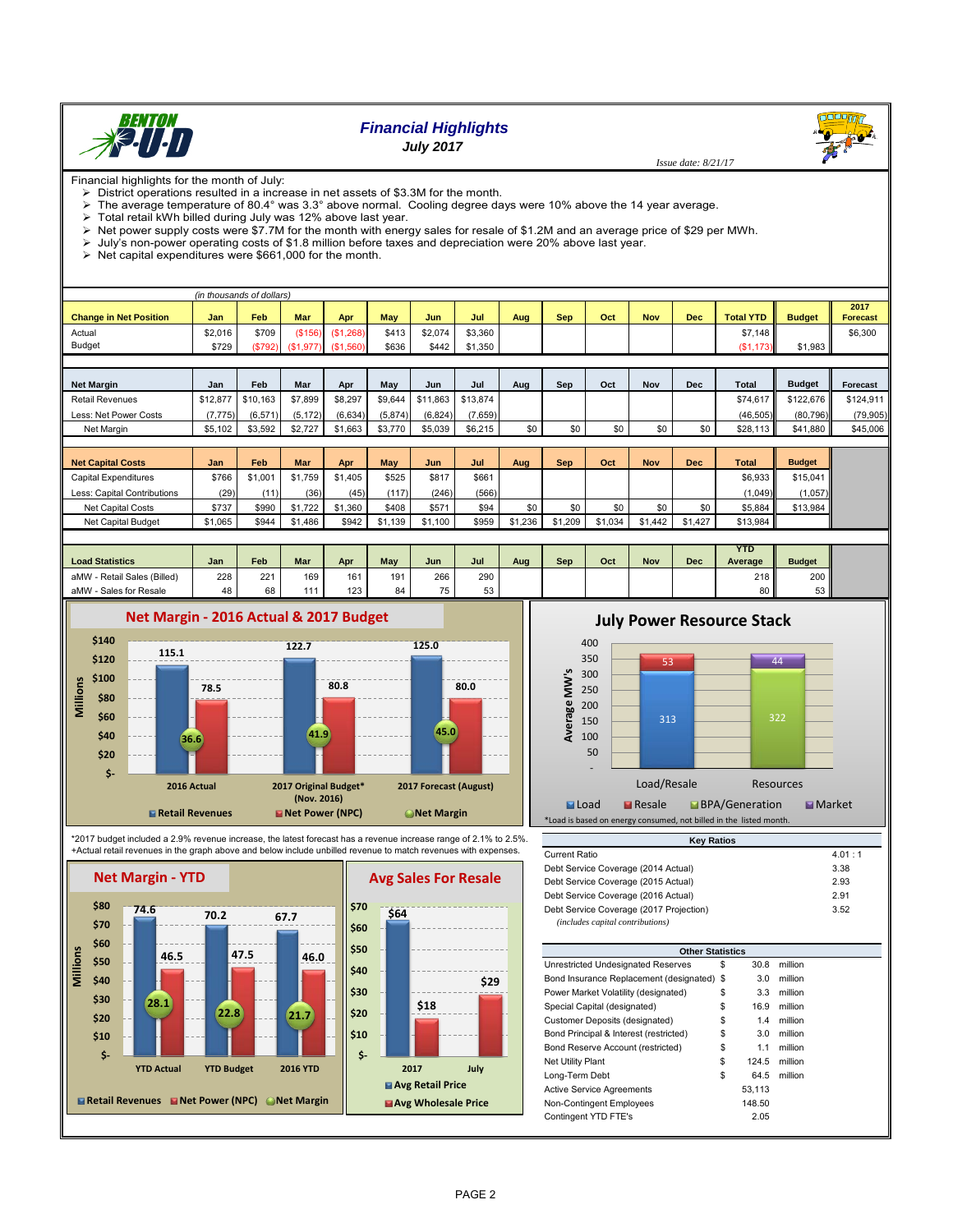#### **PUBLIC UTILITY DISTRICT NO.1 OF BENTON COUNTY STATEMENT OF REVENUES, EXPENSES, AND CHANGE IN NET POSITION JULY 2017**

|                                                            | 7/31/17       |               |                          | 7/31/16       |                          |
|------------------------------------------------------------|---------------|---------------|--------------------------|---------------|--------------------------|
|                                                            | <b>ACTUAL</b> | <b>BUDGET</b> | <b>PCT</b><br><b>VAR</b> | <b>ACTUAL</b> | <b>PCT</b><br><b>VAR</b> |
| <b>OPERATING REVENUES</b>                                  |               |               |                          |               |                          |
| Energy Sales - Retail                                      | 13,873,911    | 12,692,727    | 9%                       | 11,761,721    | 18%                      |
| <b>City Occupation Taxes</b>                               | 487.073       | 601,314       | $-19%$                   | 434.641       | 12%                      |
| <b>Bad Debt Expense</b>                                    | (23,000)      | (23,995)      | -4%                      | (22,000)      | 5%                       |
| <b>Energy Sales for Resale</b>                             | 1,223,550     | 540,836       | 126%                     | 826,988       | 48%                      |
| Transmission of Power for Others                           | 39.297        | 57,202        | $-31%$                   | 41,557        | $-5%$                    |
| <b>Broadband Revenue</b>                                   | 179,691       | 173,393       | 4%                       | 169,708       | 6%                       |
| Other Revenue                                              | 81,396        | 93,371        | $-13%$                   | 186,859       | $-56%$                   |
| <b>TOTAL OPERATING REVENUES</b>                            | 15,861,916    | 14,134,848    | 12%                      | 13,399,474    | 18%                      |
| <b>OPERATING EXPENSES</b>                                  |               |               |                          |               |                          |
| <b>Purchased Power</b>                                     | 7,874,465     | 7,426,067     | 6%                       | 7,316,031     | 8%                       |
| <b>Purchased Transmission &amp; Ancillary Services</b>     | 1,109,306     | 1,136,371     | $-2%$                    | 1,120,410     | $-1%$                    |
| <b>Conservation Program</b>                                | (61, 871)     | 55,553        | n/a                      | (3,062)       | >200%                    |
| <b>Total Power Supply</b>                                  | 8,921,900     | 8,617,992     | 4%                       | 8,433,379     | 6%                       |
| Transmission Operation & Maintenance                       | 10,818        | 9,257         | 17%                      | 7,375         | 47%                      |
| Distribution Operation & Maintenance                       | 855,273       | 724,535       | 18%                      | 667,475       | 28%                      |
| <b>Broadband Expense</b>                                   | 76.247        | 82.765        | $-8%$                    | 82.677        | $-8%$                    |
| Customer Accounting, Collection & Information              | 288,758       | 421,801       | $-32%$                   | 263,892       | 9%                       |
| Administrative & General                                   | 659,710       | 621,531       | 6%                       | 495,672       | 33%                      |
| Subtotal before Taxes & Depreciation                       | 1,890,805     | 1,859,890     | 2%                       | 1,517,091     | 25%                      |
| Taxes                                                      | 1,294,740     | 1,283,438     | 1%                       | 1,135,272     | 14%                      |
| Depreciation & Amortization                                | 855,390       | 962,134       | $-11%$                   | 1,123,931     | $-24%$                   |
| <b>Total Other Operating Expenses</b>                      | 4,040,936     | 4,105,462     | $-2%$                    | 3,776,294     | 7%                       |
| <b>TOTAL OPERATING EXPENSES</b>                            | 12,962,836    | 12,723,453    | 2%                       | 12,209,673    | 6%                       |
| <b>OPERATING INCOME (LOSS)</b>                             | 2,899,080     | 1,411,395     | 105%                     | 1,189,801     | 144%                     |
| <b>NONOPERATING REVENUES &amp; EXPENSES</b>                |               |               |                          |               |                          |
| Interest Income                                            | 57,541        | 20,833        | 176%                     | 35,461        | 62%                      |
| Other Income                                               | 31,344        | 31,339        | $0\%$                    | 23,101        | 36%                      |
| Other Expense                                              |               |               | n/a                      |               | n/a                      |
| <b>Interest Expense</b>                                    | (248, 071)    | (243, 291)    | 2%                       | (210, 403)    | 18%                      |
| Debt Discount/Premium Amortization & Loss on Defeased Debt | 41,348        | 41,349        | 0%                       | 35,230        | 17%                      |
| MtM Gain/(Loss) on Investments                             | 12,240        | $\sim$        | n/a                      | (16, 498)     | $-174%$                  |
| <b>TOTAL NONOPERATING REVENUES &amp; EXPENSES</b>          | (105, 597)    | (149, 770)    | $-29%$                   | (133, 109)    | $-21%$                   |
| <b>INCOME (LOSS) BEFORE CAPITAL CONTRIBUTIONS</b>          | 2,793,483     | 1,261,624     | 121%                     | 1,056,692     | 164%                     |
| <b>CAPITAL CONTRIBUTIONS</b>                               | 566,208       | 88,102        | >200%                    | 33,184        | >200%                    |
| <b>CHANGE IN NET POSITION</b>                              | 3.359.690     | 1.349.726     | 149%                     | 1,089,876     | >200%                    |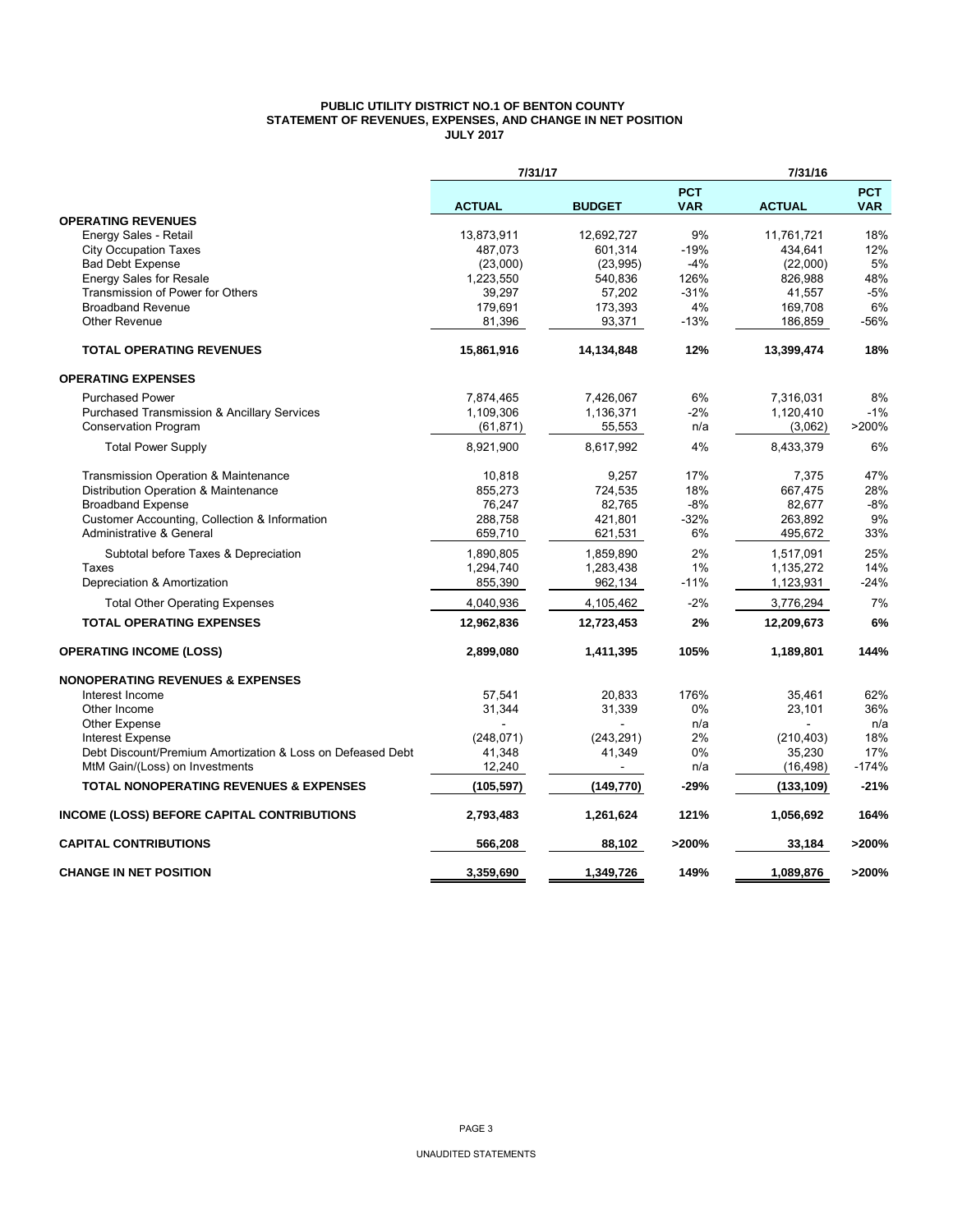#### **PUBLIC UTILITY DISTRICT NO.1 OF BENTON COUNTY STATEMENT OF REVENUES, EXPENSES, AND CHANGE IN NET POSITION YEAR TO DATE**

|                                                            | 7/31/17       |               |                          | 7/31/16       |                          |
|------------------------------------------------------------|---------------|---------------|--------------------------|---------------|--------------------------|
|                                                            | <b>ACTUAL</b> | <b>BUDGET</b> | <b>PCT</b><br><b>VAR</b> | <b>ACTUAL</b> | <b>PCT</b><br><b>VAR</b> |
| <b>OPERATING REVENUES</b>                                  |               |               |                          |               |                          |
| Energy Sales - Retail                                      | 74,617,662    | 69,649,846    | 7%                       | 67,666,800    | 10%                      |
| <b>City Occupation Taxes</b>                               | 3,685,527     | 3,498,761     | 5%                       | 3,152,007     | 17%                      |
| <b>Bad Debt Expense</b>                                    | (133,000)     | (139, 616)    | $-5%$                    | (128, 530)    | 3%                       |
| <b>Energy Sales for Resale</b>                             | 7,928,586     | 7,206,589     | 10%                      | 8,506,268     | $-7%$                    |
| Transmission of Power for Others                           | 664,780       | 400,414       | 66%                      | 487,191       | 36%                      |
| <b>Broadband Revenue</b>                                   | 1,263,511     | 1,213,751     | 4%                       | 1,179,007     | 7%                       |
| Other Revenue                                              | 1,042,311     | 1,152,843     | $-10%$                   | 1,211,695     | $-14%$                   |
| <b>TOTAL OPERATING REVENUES</b>                            | 89,069,378    | 82,982,588    | 7%                       | 82,074,438    | 9%                       |
| <b>OPERATING EXPENSES</b>                                  |               |               |                          |               |                          |
| <b>Purchased Power</b>                                     | 47,202,285    | 47,068,620    | 0%                       | 47,094,893    | 0%                       |
| <b>Purchased Transmission &amp; Ancillary Services</b>     | 7,700,637     | 7,625,570     | 1%                       | 7,667,814     | 0%                       |
| <b>Conservation Program</b>                                | 200,236       | 388,872       | -49%                     | 181,891       | 10%                      |
| <b>Total Power Supply</b>                                  | 55.103.158    | 55,083,062    | 0%                       | 54,944,598    | 0%                       |
| Transmission Operation & Maintenance                       | 161.035       | 68,429        | 135%                     | 111,153       | 45%                      |
| Distribution Operation & Maintenance                       | 5,754,891     | 5,568,325     | 3%                       | 5.006.254     | 15%                      |
| <b>Broadband Expense</b>                                   | 493,589       | 503,747       | $-2%$                    | 489,101       | 1%                       |
| Customer Accounting, Collection & Information              | 2,070,496     | 2,420,869     | $-14%$                   | 1,941,178     | 7%                       |
| Administrative & General                                   | 4,366,808     | 4,273,735     | 2%                       | 3,665,728     | 19%                      |
| Subtotal before Taxes & Depreciation                       | 12,846,819    | 12,835,105    | 0%                       | 11,213,414    | 15%                      |
| Taxes                                                      | 8,493,510     | 7,946,883     | 7%                       | 7,464,941     | 14%                      |
| Depreciation & Amortization                                | 5,865,465     | 7,842,426     | $-25%$                   | 8,052,982     | $-27%$                   |
| <b>Total Other Operating Expenses</b>                      | 27,205,794    | 28,624,414    | $-5%$                    | 26,731,337    | 2%                       |
| <b>TOTAL OPERATING EXPENSES</b>                            | 82,308,952    | 83,707,476    | $-2%$                    | 81,675,935    | 1%                       |
| <b>OPERATING INCOME (LOSS)</b>                             | 6,760,426     | (724, 888)    | >200%                    | 398,503       | >200%                    |
| <b>NONOPERATING REVENUES &amp; EXPENSES</b>                |               |               |                          |               |                          |
| Interest Income                                            | 388,231       | 145,831       | 166%                     | 184,920       | 110%                     |
| Other Income                                               | 408,259       | 219,373       | 86%                      | 193,705       | 111%                     |
| Other Expense                                              |               |               | n/a                      |               | n/a                      |
| <b>Interest Expense</b>                                    | (1,691,186)   | (1,718,972)   | $-2\%$                   | (1,483,739)   | 14%                      |
| Debt Discount/Premium Amortization & Loss on Defeased Debt | 289,439       | 289,440       | 0%                       | 246,611       | 17%                      |
| MtM Gain/(Loss) on Investments                             | (56, 642)     |               | n/a                      | 45,482        | $> -200%$                |
| <b>TOTAL NONOPERATING REVENUES &amp; EXPENSES</b>          | (661,899)     | (1,064,328)   | -38%                     | (813,021)     | $-19%$                   |
| <b>INCOME (LOSS) BEFORE CAPITAL CONTRIBUTIONS</b>          | 6,098,527     | (1,789,216)   | >200%                    | (414, 518)    | >200%                    |
| <b>CAPITAL CONTRIBUTIONS</b>                               | 1,049,325     | 616,714       | 70%                      | 705,439       | 49%                      |
| <b>CHANGE IN NET POSITION</b>                              | 7,147,852     | (1, 172, 502) | >200%                    | 290,921       | >200%                    |
| TOTAL NET POSITION, BEGINNING OF YEAR                      | 110,681,246   | 111,617,453   | 0%                       | 116,306,568   | $-2%$                    |
| TOTAL NET POSITION, END OF YEAR                            | 117,829,098   | 110,444,951   | 0.1%                     | 116,597,489   | $-4%$                    |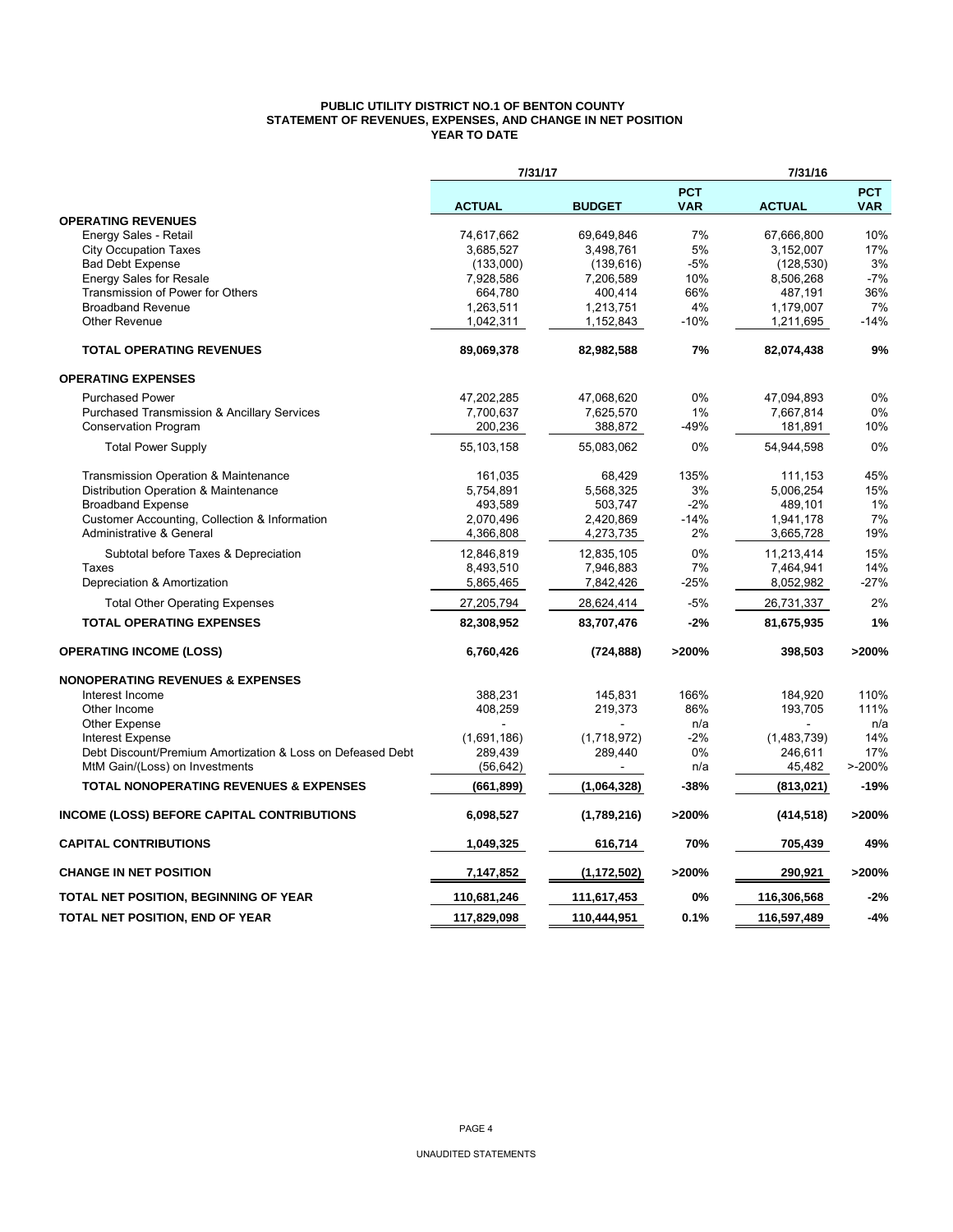#### **PUBLIC UTILITY DISTRICT NO. 1 OF BENTON COUNTY STATEMENT OF REVENUES, EXPENSES, AND CHANGE IN NET POSITION 2017 MONTHLY ACTIVITY**

|                                                 | January      | February     | <b>March</b>   | <b>April</b>              | May         | June                      | July        | August | September | October | <b>November</b> | December | <b>Total</b> |
|-------------------------------------------------|--------------|--------------|----------------|---------------------------|-------------|---------------------------|-------------|--------|-----------|---------|-----------------|----------|--------------|
| <b>OPERATING REVENUES</b>                       |              |              |                |                           |             |                           |             |        |           |         |                 |          |              |
| Energy Sales - Retail                           | \$12,877,280 | \$10,163,012 | \$7,899,029    | \$8,296,902               | \$9,644,141 | \$11,863,388 \$13,873,911 |             |        |           |         |                 |          | \$74.617.663 |
| <b>City Occupation Taxes</b>                    | 733.677      | 658.463      | 558.477        | \$432,000                 | \$387,750   | \$428,089                 | \$487,073   |        |           |         |                 |          | \$3.685.529  |
| <b>Bad Debt Expense</b>                         | (22,000)     | (19,000)     | (17,000)       | (\$15,000)                | (\$17,000)  | (\$20,000)                | (\$23,000)  |        |           |         |                 |          | (\$133,000)  |
| <b>Energy Sales for Resale</b>                  | 1,446,055    | 1,178,034    | 1,925,081      | 1,078,855                 | 654,533     | 422,479                   | 1,223,550   |        |           |         |                 |          | 7,928,587    |
| Transmission of Power for Others                | 108,734      | 134,027      | 133,857        | 107,976                   | 84,224      | 56,665                    | 39,297      |        |           |         |                 |          | 664,780      |
| <b>Broadband Revenue</b>                        | 176,959      | 199,708      | 175,479        | 177,464                   | 174,111     | 180,099                   | 179,691     |        |           |         |                 |          | 1,263,511    |
| <b>Other Electric Revenue</b>                   | 545,143      | 76,138       | 49,504         | 47,115                    | 91,263      | 151,752                   | 81,396      |        |           |         |                 |          | 1,042,311    |
| <b>TOTALOPERATING REVENUES</b>                  | 15,865,848   | 12,390,382   | 10,724,427     | 10,125,312                | 11,019,022  | 13,082,472                | 15,861,918  |        |           |         |                 |          | 89,069,381   |
| <b>OPERATING EXPENSES</b>                       |              |              |                |                           |             |                           |             |        |           |         |                 |          |              |
| <b>Purchased Power</b>                          | 8,154,138    | 6,811,765    | 6,151,081      | 6,634,660                 | 5,528,725   | 6,047,450                 | 7,874,465   |        |           |         |                 |          | 47,202,284   |
| Purchased Transmission & Ancillary Services     | 1,131,119    | 1,070,971    | 1,074,761      | 1,064,731                 | 1,098,395   | 1,151,354                 | 1,109,306   |        |           |         |                 |          | 7,700,637    |
| Conservation Program                            | 44,887       | 113          | 4,894          | 121,547                   | (14, 192)   | 104,858                   | (61, 871)   |        |           |         |                 |          | 200,236      |
| <b>Total Power Supply</b>                       | 9,330,144    | 7,882,849    | 7,230,736      | 7,820,938                 | 6,612,928   | 7,303,662                 | 8,921,900   |        |           |         |                 |          | 55, 103, 157 |
| <b>Transmission Operation &amp; Maintenance</b> | 4,750        | 7,015        | 20,981         | 14,986                    | 84,782      | 17,702                    | 10,818      |        |           |         |                 |          | 161,034      |
| Distribution Operation & Maintenance            | 930,887      | 733,370      | 730,260        | 768,110                   | 902,549     | 834,442                   | 855,273     |        |           |         |                 |          | 5,754,891    |
| <b>Broadband Expense</b>                        | 60,533       | 84,130       | 40,023         | 31,398                    | 136,068     | 65,191                    | 76,247      |        |           |         |                 |          | 493,590      |
| Customer Accounting, Collection & Information   | 231,037      | 314,475      | 296,428        | 296,970                   | 328,660     | 314,167                   | 288,758     |        |           |         |                 |          | 2,070,495    |
| Administrative & General                        | 825,800      | 528,202      | 499,401        | 563,829                   | 708,973     | 580,893                   | 659,710     |        |           |         |                 |          | 4,366,808    |
|                                                 |              |              |                |                           |             |                           |             |        |           |         |                 |          |              |
| Subtotal before Taxes & Depreciation            | 2,053,007    | 1,667,192    | 1,587,093      | 1,675,293                 | 2,161,032   | 1,812,395                 | 1,890,806   |        |           |         |                 |          | 12,846,818   |
| Taxes                                           | 1,538,303    | 1,369,962    | 1,155,928      | 985,185                   | 992,854     | 1,156,537                 | 1,294,740   |        |           |         |                 |          | 8,493,509    |
| Depreciation & Amortization                     | 831,104      | 830,410      | 830,462        | 831,482                   | 832,544     | 854,073                   | 855,390     |        |           |         |                 |          | 5,865,465    |
| <b>Total Other Operating Expenses</b>           | 4,422,414    | 3,867,564    | 3,573,483      | 3,491,960                 | 3,986,430   | 3,823,005                 | 4,040,936   |        |           |         |                 |          | 27,205,792   |
| <b>TOTAL OPERATING EXPENSES</b>                 | 13,752,558   | 11,750,413   | 10,804,219     | 11,312,898                | 10,599,358  | 11,126,667                | 12,962,836  |        |           |         |                 |          | 82,308,949   |
| <b>OPERATING INCOME (LOSS)</b>                  | 2,113,290    | 639,969      | (79, 792)      | (1, 187, 586)             | 419,664     | 1,955,805                 | 2,899,082   |        |           |         |                 |          | 6,760,432    |
| <b>NONOPERATING REVENUES &amp; EXPENSES</b>     |              |              |                |                           |             |                           |             |        |           |         |                 |          |              |
| Interest Income                                 | 35,989       | 37,148       | 46,357         | 45,869                    | 54,809      | 110,519                   | 57,541      |        |           |         |                 |          | 388,232      |
| Other Income                                    | 31,346       | 221,255      | 40,024         | 18,375                    | 34,521      | 31,393                    | 31,344      |        |           |         |                 |          | 408,258      |
| Other Expense                                   |              | $\omega$     | $\omega$       | $\omega$                  | $\sim$      | ÷,                        | $\omega$    |        |           |         |                 |          |              |
| <b>Interest Expense</b>                         | (241, 836)   | (239, 737)   | (236, 935)     | (245, 014)                | (240, 057)  | (239, 538)                | (248, 071)  |        |           |         |                 |          | (1,691,188)  |
| Debt Discount & Expense Amortization            | 41,348       | 41,348       | 41,348         | 41,348                    | 41,348      | 41,348                    | 41,348      |        |           |         |                 |          | 289,436      |
| MtM Gain/(Loss) on Investments                  | 7,420        | (2,050)      | (2,980)        | 14,580                    | (14, 230)   | (71, 622)                 | 12,240      |        |           |         |                 |          | (56, 642)    |
| Loss in Joint Ventures/Special Assessments      |              | $\sim$       | $\blacksquare$ | $\blacksquare$            | $\sim$      | $\sim$                    | $\sim$      |        |           |         |                 |          |              |
| <b>TOTAL NONOPERATING REV/EXP</b>               | (125, 733)   | 57,964       | (112, 186)     | (124, 842)                | (123, 609)  | (127, 900)                | (105, 598)  |        |           |         |                 |          | (661, 904)   |
| INCOME (LOSS) BEFORE CAPITAL CONTRIBUTIONS      | 1,987,557    | 697,933      | (191, 978)     | (1,312,428)               | 296,055     | 1,827,905                 | 2,793,484   |        |           |         |                 |          | 6,098,528    |
| <b>CAPITAL CONTRIBUTIONS</b>                    | 28,676       | 10,648       | 36,169         | 44,889                    | 116,790     | 245,946                   | 566,208     |        |           |         |                 |          | 1,049,326    |
| <b>CHANGE IN NET POSITION</b>                   | \$2,016,233  | \$708,581    |                | (\$155,809) (\$1,267,539) | \$412,845   | \$2,073,851               | \$3,359,692 | \$0    | \$0       | \$0     | \$0             | \$0      | 7,147,854    |
|                                                 |              |              |                |                           | PAGE 5      |                           |             |        |           |         |                 |          |              |

PAGE 5 UNAUDITED STATEMENTS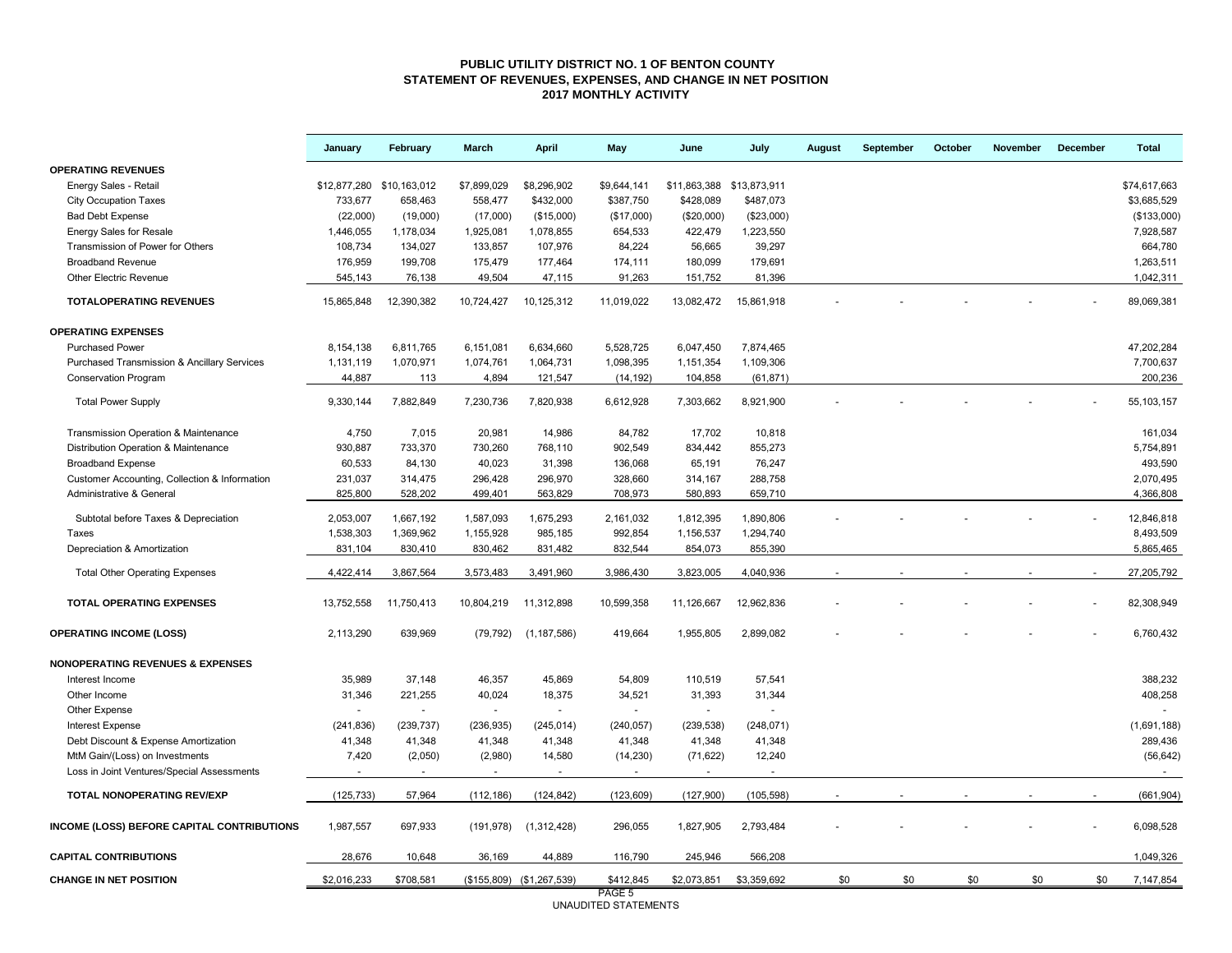### **PUBLIC UTILITY DISTRICT NO. 1 OF BENTON COUNTY COMPARATIVE STATEMENT OF NET POSITION ASSETS AND DEFERRED OUTFLOWS OF RESOURCES**

|                                                           |                 |               | Increase/(Decrease) |         |  |  |
|-----------------------------------------------------------|-----------------|---------------|---------------------|---------|--|--|
|                                                           | 7/31/2017       | 7/31/2016     | <b>Amount</b>       | Percent |  |  |
| <b>ASSETS</b>                                             |                 |               |                     |         |  |  |
|                                                           |                 |               |                     |         |  |  |
| <b>CURRENT ASSETS</b>                                     |                 |               |                     |         |  |  |
| Cash & Cash Equivalents                                   |                 |               |                     |         |  |  |
| Unrestricted Cash & Cash Equivalents                      | 15,795,131      | 30,753,081    | (\$14,957,950)      |         |  |  |
| <b>Restricted Construction Account</b>                    |                 |               |                     |         |  |  |
| Investments                                               | 17,932,360      | 12,240        | 17,920,120          |         |  |  |
| Designated Debt Service Reserve Fund                      | 3,032,152       | 3,056,020     | (23, 868)           |         |  |  |
| Designated Power Market Voltly                            | 3,300,000       | 3,300,000     |                     |         |  |  |
| Designated Special Capital Rsv                            | 16,863,084      | 5,300,000     | 11,563,084          |         |  |  |
| <b>Designated Customer Deposits</b>                       | 1,400,000       | 1,400,000     |                     |         |  |  |
| Accounts Receivable, net                                  | 12,760,450      | 10,935,254    | 1,825,196           |         |  |  |
| <b>BPA Prepay Receivable</b>                              | 600,000         | 600,000       |                     |         |  |  |
| Accrued Interest Receivable                               | 132,228         | 31,972        | 100,256             |         |  |  |
| Wholesale Power Receivable                                | 249,854         | 423,219       | (173, 365)          |         |  |  |
| <b>Accrued Unbilled Revenue</b>                           | 3,600,000       | 3,500,000     | 100,000             |         |  |  |
| <b>Inventory Materials &amp; Supplies</b>                 | 5,529,422       | 5,849,616     | (320, 194)          |         |  |  |
| Prepaid Expenses & Option Premiums                        | 350,924         | 366,009       | (15,085)            |         |  |  |
| <b>Total Current Assets</b>                               | 81,545,604      | 65,527,411    | 16,018,193          | 24%     |  |  |
| <b>NONCURRENT ASSETS</b>                                  |                 |               |                     |         |  |  |
|                                                           |                 |               |                     |         |  |  |
| <b>Restricted Bond Reserve Fund</b>                       | 1,107,865       | 1,083,997     | 23,868              |         |  |  |
| Other Receivables                                         | 97,292          | 96,714        | 578                 |         |  |  |
| Unamortized Debt Expense                                  |                 |               | $\overline{a}$      |         |  |  |
| <b>Preliminary Surveys</b>                                | 50.491          | 64,988        | (14, 497)           |         |  |  |
| <b>BPA Prepay Receivable</b>                              | 6,100,000       | 6,700,000     | (600,000)           |         |  |  |
| Deferred Purchased Power Costs                            | 6,918,074       | 8,100,074     | (1, 182, 000)       |         |  |  |
|                                                           | 14,273,722      | 16,045,773    | (1, 172, 051)       | $-11%$  |  |  |
| <b>Utility Plant</b>                                      |                 |               |                     |         |  |  |
| Land and Intangible Plant                                 | 3,477,596       | 3,466,313     | 11,283              |         |  |  |
| <b>Electric Plant in Service</b>                          | 308, 183, 213   | 299,334,676   | 8,848,537           |         |  |  |
| <b>Construction Work in Progress</b>                      | 7,038,971       | 4,345,280     | 2,693,691           |         |  |  |
| <b>Accumulated Depreciation</b>                           | (194, 180, 889) | (186,946,994) | (7, 233, 895)       |         |  |  |
| <b>Net Utility Plant</b>                                  | 124,518,891     | 120,199,275   | 4,319,616           | 4%      |  |  |
| <b>Total Noncurrent Assets</b>                            | 138,792,613     | 136,245,048   | 2,547,565           | 2%      |  |  |
| <b>Total Assets</b>                                       | 220,338,217     | 201,772,459   | 18,565,758          | 9%      |  |  |
| DEFERRED OUTFLOWS OF RESOURCES                            |                 |               |                     |         |  |  |
| Unamortized Loss on Defeased Debt                         | (11, 859)       | 69,794        | (81, 653)           |         |  |  |
| Pension Deferred Outflow                                  | 2,019,756       | 1,303,577     | 716,179             |         |  |  |
| Accumulated Decrease in Fair Value of Hedging Derivatives | 760,709         | 1,423,316     | (662, 607)          |         |  |  |
| <b>Total Deferred Outflows of Resources</b>               |                 |               |                     |         |  |  |
|                                                           | 2,768,605       | 2,796,687     | (28,082)            |         |  |  |
|                                                           |                 |               |                     |         |  |  |
| TOTAL ASSETS & DEFERRED OUTFLOWS OF RESOURCES             | 223,106,822     | 204,569,146   | 18,537,676          | 9%      |  |  |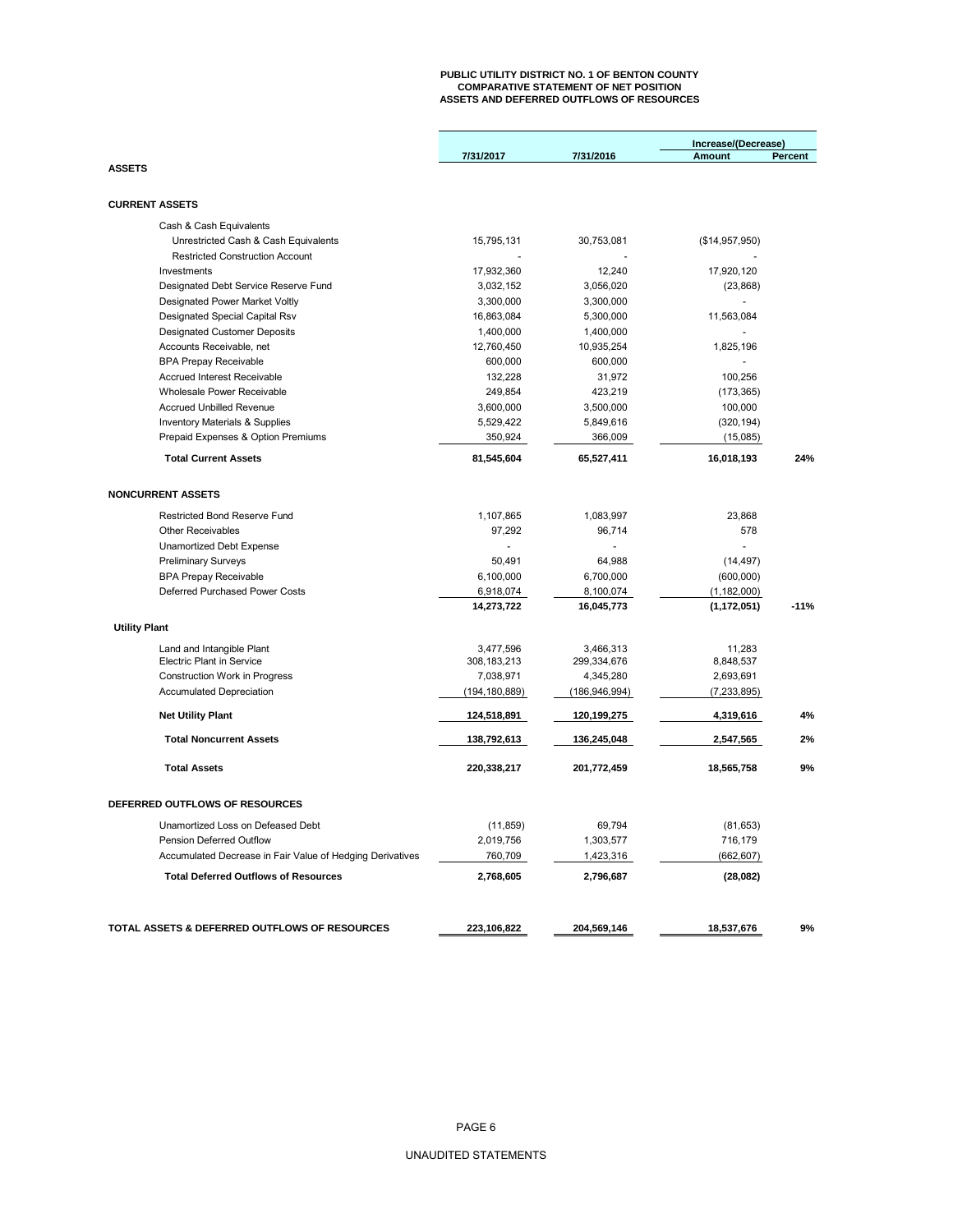# **PUBLIC UTILITY DISTRICT NO. 1 OF BENTON COUNTY COMPARATIVE STATEMENT OF NET POSITION LIABILITIES AND DEFERRED INFLOWS OF RESOURCES**

|                                                           |             |              | Increase/(Decrease) |         |
|-----------------------------------------------------------|-------------|--------------|---------------------|---------|
|                                                           | 7/31/2017   | 7/31/2016    | Amount              | Percent |
| <b>LIABILITIES</b>                                        |             |              |                     |         |
| <b>CURRENT LIABILITIES</b>                                |             |              |                     |         |
| <b>Warrants Outstanding</b>                               |             | \$376,483    | (\$376,483)         |         |
| <b>Accounts Payable</b>                                   | 9,861,504   | 8,954,005    | 907,499             |         |
| <b>Customer Deposits</b>                                  | 1,557,166   | 1,459,590    | 97,576              |         |
| <b>Accrued Taxes Payable</b>                              | 2,653,226   | 2,226,035    | 427,191             |         |
| Other Current & Accrued Liabilities                       | 2,597,850   | 1,542,372    | 1,055,478           |         |
| Accrued Interest Payable                                  | 681,542     | 596,972      | 84,570              |         |
| Revenue Bonds, Current Portion                            | 3,045,000   | 2,920,000    | 125,000             |         |
| <b>Total Current Liabilities</b>                          | 20,396,288  | 18,075,457   | 2,320,831           | 13%     |
| <b>NONCURRENT LIABILITIES</b>                             |             |              |                     |         |
| 2010 Bond Issue                                           | 17,345,000  | 17,345,000   |                     |         |
| 2011 Bond Issue                                           | 17,090,000  | 29,470,000   | (12,380,000)        |         |
| 2016 Bond Issue                                           | 22,470,000  |              | 22,470,000          |         |
| Unamortized Premium & Discount                            | 4,546,361   | 2,839,832    | 1,706,529           |         |
| Pension Liability                                         | 13,019,386  | 11,212,267   | 1,807,119           |         |
| Deferred Revenue                                          | 792,829     | 444,644      | 348,185             |         |
| <b>BPA Prepay Incentive Credit</b>                        | 1,800,723   | 1,961,979    | (161, 256)          |         |
| <b>Other Liabilities</b>                                  | 1,199,253   | 3,322,015    | (2, 122, 762)       |         |
|                                                           |             |              |                     |         |
| <b>Total Noncurrent Liabilities</b>                       | 78,263,551  | 66,595,737   | 1,577,814           | 18%     |
| <b>Total Liabilities</b>                                  | 98,659,839  | 84,671,194   | 3,898,645           | 17%     |
| DEFERRED INFLOWS OF RESOURCES                             |             |              |                     |         |
| Pension Deferred Inflow                                   | 245,673     | 1,754,229    | (1,508,556)         |         |
| Accumulated Increase in Fair Value of Hedging Derivatives | 940,806     | 1,544,406    | (603, 600)          |         |
| <b>Total Deferred Inflows of Resources</b>                | 1,186,479   | 3,298,635    | (2, 112, 156)       | $-64%$  |
| <b>NET POSITION</b>                                       |             |              |                     |         |
| Net Investment in Capital Assets                          | 60,010,671  | 67,694,237   | (7,683,566)         |         |
| Restricted for Debt Service                               | 1,107,865   | 1,083,997    | 23,868              |         |
| Unrestricted                                              | 62,141,968  | 47,821,083   | 14,320,885          |         |
| <b>Total Net Position</b>                                 | 123,260,504 | 116,599,317  | 6,661,187           | 6%      |
|                                                           |             |              |                     |         |
| TOTAL NET POSITION, LIABILITIES AND                       |             |              |                     |         |
| DEFERRED INFLOWS OF RESOURCES                             | 223,106,822 | 204,569,146  | 18,537,676          | 9%      |
| <b>CURRENT RATIO:</b>                                     | 4.00:1      | 3.63:1       |                     |         |
| (Current Assets / Current Liabilities)                    |             |              |                     |         |
| <b>WORKING CAPITAL:</b>                                   | 61,149,316  | \$47,451,954 | \$13,697,362        | 29%     |
| (Current Assets less Current Liabilities)                 |             |              |                     |         |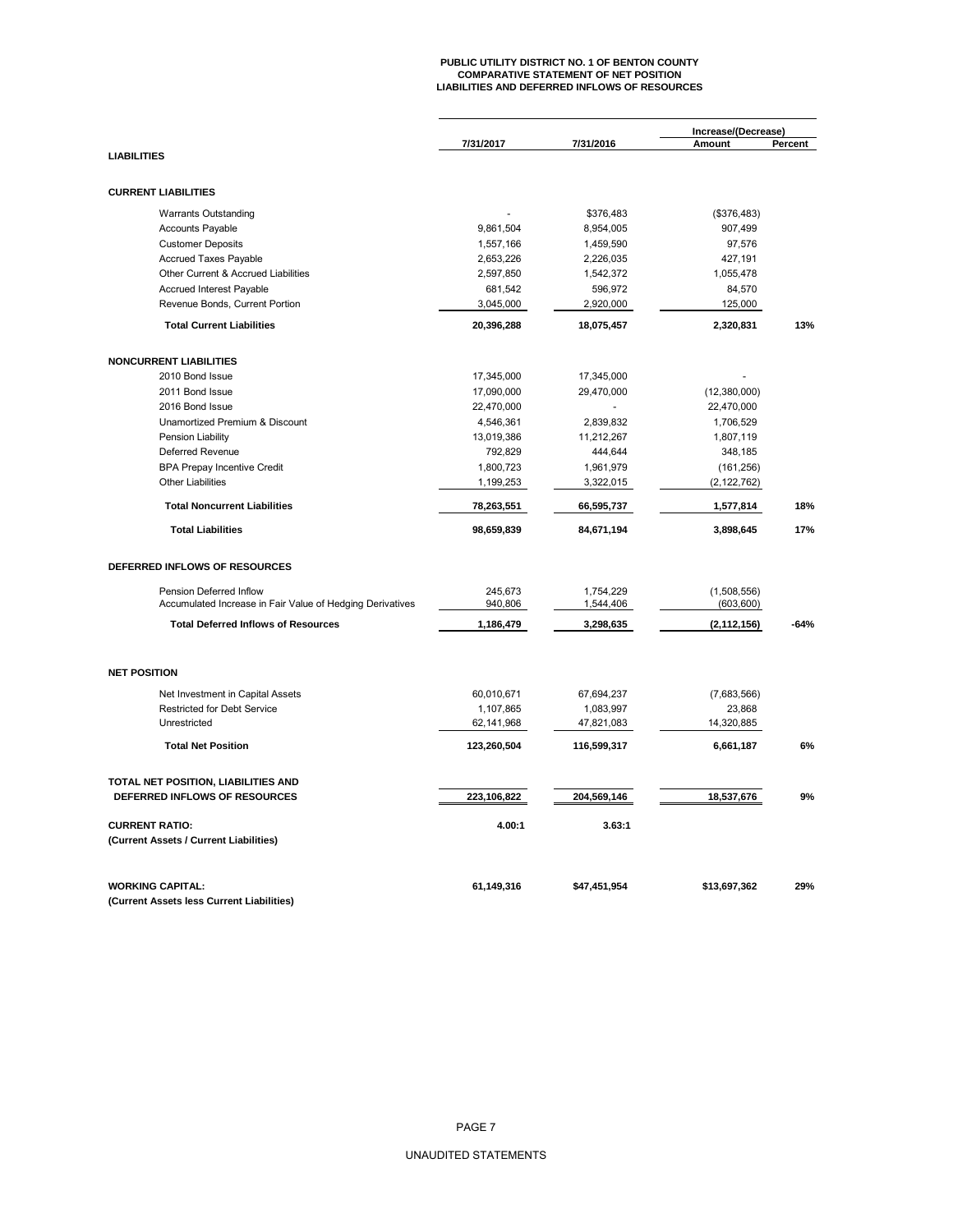#### **PUBLIC UTILITY DISTRICT NO. 1 OF BENTON COUNTY ENERGY STATISTICAL DATA CURRENT MONTH**

|                                                                            | 7/31/2017                  |                              |                          | 7/31/2016                    |                          |
|----------------------------------------------------------------------------|----------------------------|------------------------------|--------------------------|------------------------------|--------------------------|
|                                                                            | <b>ACTUAL</b>              | <b>BUDGET</b>                | <b>PCT</b><br><b>VAR</b> | <b>ACTUAL</b>                | <b>PCT</b><br><b>VAR</b> |
| <b>ENERGY SALES RETAIL - REVENUE</b>                                       |                            |                              |                          |                              |                          |
| Residential                                                                | 4,663,508                  | \$4.306.579                  | 8%                       | \$4,023,084                  | 16%                      |
| <b>Small General Service</b>                                               | 813,182                    | 780,624                      | 4%                       | 736,349                      | 10%                      |
| <b>Medium General Service</b><br>Large General Service                     | 1,043,672<br>1,163,183     | 980,620<br>1,098,295         | 6%<br>6%                 | 959,160<br>1,036,655         | 9%<br>12%                |
| Large Industrial                                                           | 288,766                    | 295,478                      | $-2%$                    | 276,118                      | 5%                       |
| Small Irrigation                                                           | 190,170                    | 164,261                      | 16%                      | 140,181                      | 36%                      |
| Large Irrigation                                                           | 5,055,598                  | 5,008,830                    | 1%                       | 4,036,258                    | 25%                      |
| <b>Street Lights</b>                                                       | 17,482                     | 17,438                       | 0%                       | 16,681                       | 5%                       |
| <b>Security Lights</b><br><b>Unmetered Accounts</b>                        | 22,169<br>16,182           | 23,920<br>16,682             | $-7%$<br>$-3%$           | 21,561<br>15,676             | 3%<br>3%                 |
| <b>Billed Revenues Before Taxes &amp; Unbilled Revenue</b>                 | \$13,273,912               | \$12,692,727                 | 5%                       | \$11,261,721                 | 18%                      |
| <b>Unbilled Revenue</b>                                                    | 600,000                    | 600,000                      | 0%                       | 500,000                      | 20%                      |
| <b>Energy Sales Retail Subtotal</b>                                        | \$13,873,912               | \$13,292,727                 | 4%                       | \$11,761,721                 | 18%                      |
| <b>City Occupation Taxes</b>                                               | 487,073                    | 601,314                      | $-19%$                   | 434,641                      | 12%                      |
| Bad Debt Expense (reduced from 0.18% to 0.16% of retail sales in Jan 2017) | (23,000)                   | (23, 995)                    | $-4%$                    | (22,000)                     | 5%                       |
| <b>TOTAL SALES - REVENUE</b>                                               | \$14,337,985               | \$13,870,046                 | 3%                       | \$12,174,362                 | 18%                      |
| <b>ENERGY SALES RETAIL - kWh</b>                                           |                            |                              |                          |                              |                          |
| Residential                                                                | 55,425,631                 | 50,901,502                   | 9%                       | 49,566,548                   | 12%                      |
| <b>Small General Service</b>                                               | 11,421,880                 | 10,824,758                   | 6%                       | 10,760,436                   | 6%                       |
| <b>Medium General Service</b>                                              | 15,663,861                 | 15,439,420                   | 1%                       | 15,578,700                   | 1%                       |
| Large General Service                                                      | 20,511,714                 | 18,829,322                   | 9%                       | 18,545,919                   | 11%                      |
| Large Industrial                                                           | 5,565,400                  | 5,803,702                    | $-4%$                    | 5,704,840                    | $-2%$                    |
| Small Irrigation<br>Large Irrigation                                       | 3,147,673<br>103,188,520   | 3,204,380<br>102,235,594     | $-2%$<br>1%              | 2,835,670<br>88,434,390      | 11%<br>17%               |
| <b>Street Lights</b>                                                       | 211,253                    | 221,961                      | $-5%$                    | 211,187                      | 0%                       |
| <b>Security Lights</b>                                                     | 90,782                     | 115,112                      | $-21%$                   | 101,382                      | $-10%$                   |
| <b>Unmetered Accounts</b>                                                  | 253.715                    | 251,630                      | 1%                       | 258,341                      | $-2%$                    |
| <b>TOTAL kWh BILLED</b>                                                    | 215,480,429                | 207,827,382                  | 4%                       | 191,997,413                  | 12%                      |
| <b>NET POWER COST</b>                                                      |                            |                              |                          |                              |                          |
| <b>BPA Power Costs</b>                                                     |                            |                              |                          |                              |                          |
| Slice                                                                      | 2,825,681                  | \$2,805,002                  | 1%                       | \$2,838,770                  | 0%                       |
| <b>Block</b>                                                               | 2,322,192                  | 2,351,170                    | $-1%$                    | 2,299,723                    | 1%                       |
| Subtotal                                                                   | \$5,147,873                | 5,156,172                    | 0%                       | 5,138,493                    | 0%                       |
| <b>Other Power Purchases</b>                                               | 1,323,050                  | 1,690,145                    | $-22%$                   | 864,346                      | 53%                      |
| Frederickson<br>Transmission                                               | 1,403,542<br>940,586       | 579,749<br>757,170           | 142%<br>24%              | 1,313,192<br>763,932         | 7%<br>23%                |
| Ancillary                                                                  | 168,720                    | 379,202                      | -56%                     | 356,477                      | $-53%$                   |
| <b>Conservation Program</b>                                                | (61, 870)                  | 55,553 >-200%                |                          | (3,062)                      | >200%                    |
| <b>Gross Power Costs</b>                                                   | \$8,921,901                | \$8,617,990                  | 4%                       | 8,433,379                    | 6%                       |
| Less Sales for Resale-Energy                                               | (1, 149, 603)              | (540, 836)                   | 113%                     | (799, 773)                   | 44%                      |
| Less Sales for Resale-Gas                                                  | (73, 947)                  |                              | n/a                      | (27, 215)                    | 172%                     |
| Less Transmission of Power for Others<br><b>NET POWER COSTS</b>            | (39, 297)<br>\$7.659.054   | (57, 202)<br>\$8,019,952     | $-31%$<br>$-5%$          | (41, 557)<br>7,564,833       | -5%<br>1%                |
|                                                                            |                            |                              |                          |                              |                          |
| <b>NET POWER - kWh</b>                                                     |                            |                              |                          |                              |                          |
| <b>BPA Power</b>                                                           |                            |                              |                          |                              |                          |
| Slice<br><b>Block</b>                                                      | 88,637,000<br>114,310,000  | 99.310.000<br>114,602,000    | $-11%$<br>0%             | 78,542,000<br>113,381,000    | 13%<br>1%                |
| Subtotal                                                                   | 202,947,000                | 213,912,000                  | $-5%$                    | 191,923,000                  | 6%                       |
| Other Power Purchases                                                      | 37,836,000                 | 16,031,000                   | 136%                     | 17,345,000                   | 118%                     |
| Frederickson                                                               | 33,308,000                 |                              | n/a                      | 22,579,000                   | 48%                      |
| Gross Power kWh                                                            | 274,091,000                | 229,943,000                  | 19%                      | 231,847,000                  | 18%                      |
| Less Sales for Resale                                                      | (39, 498, 000)             | (29,929,000)                 | 32%                      | (23, 871, 000)               | 65%                      |
| Less Transmission Losses/Imbalance<br><b>NET POWER - kWh</b>               | (1,823,000)<br>232,770,000 | (2, 284, 000)<br>197,730,000 | -20%<br>18%              | (2, 291, 000)<br>205,685,000 | -20%<br>13%              |
|                                                                            |                            |                              |                          |                              |                          |
| <b>COST PER MWh: (dollars)</b>                                             |                            |                              |                          |                              |                          |
| Gross Power Cost (average)                                                 | \$32.55                    | \$37.48                      | $-13%$                   | \$36.37                      | $-11%$                   |
| Net Power Cost                                                             | \$32.90                    | \$40.56                      | $-19%$                   | \$36.78                      | $-11%$                   |
| <b>BPA Power Cost</b><br>Sales for Resale                                  | \$25.37<br>\$29.11         | \$24.10<br>\$19.40           | 5%<br>50%                | \$26.77<br>\$33.50           | -5%<br>$-13%$            |
|                                                                            |                            |                              |                          |                              |                          |
| <b>ACTIVE SERVICE LOCATIONS:*</b><br>Residential                           | 43,866                     |                              |                          | 43,221                       | 1%                       |
| <b>Small General Service</b>                                               | 4,977                      |                              |                          | 4,926                        | 1%                       |
| <b>Medium General Service</b>                                              | 782                        |                              |                          | 769                          | 2%                       |
| Large General Service                                                      | 161                        |                              |                          | 157                          | 3%                       |
| Large Industrial                                                           | 5                          |                              |                          | 5                            | 0%                       |
| Small Irrigation                                                           | 561                        |                              |                          | 557                          | 1%                       |
| Large Irrigation                                                           | 434                        |                              |                          | 234                          | 85%                      |
| <b>Street Lights</b>                                                       | 9                          |                              |                          | 9                            | 0%                       |
| <b>Security Lights</b><br><b>Unmetered Accounts</b>                        | 1,940<br>378               |                              |                          | 1,476<br>365                 | 31%<br>4%                |
| <b>TOTAL</b>                                                               | 53,113                     |                              |                          | 51,719                       | 3%                       |

\*Due to implementation of a new Customer Information System in March 2017, active service locations are being reported. Prior to this change, service<br>agreements were being reported which could have multiple service locati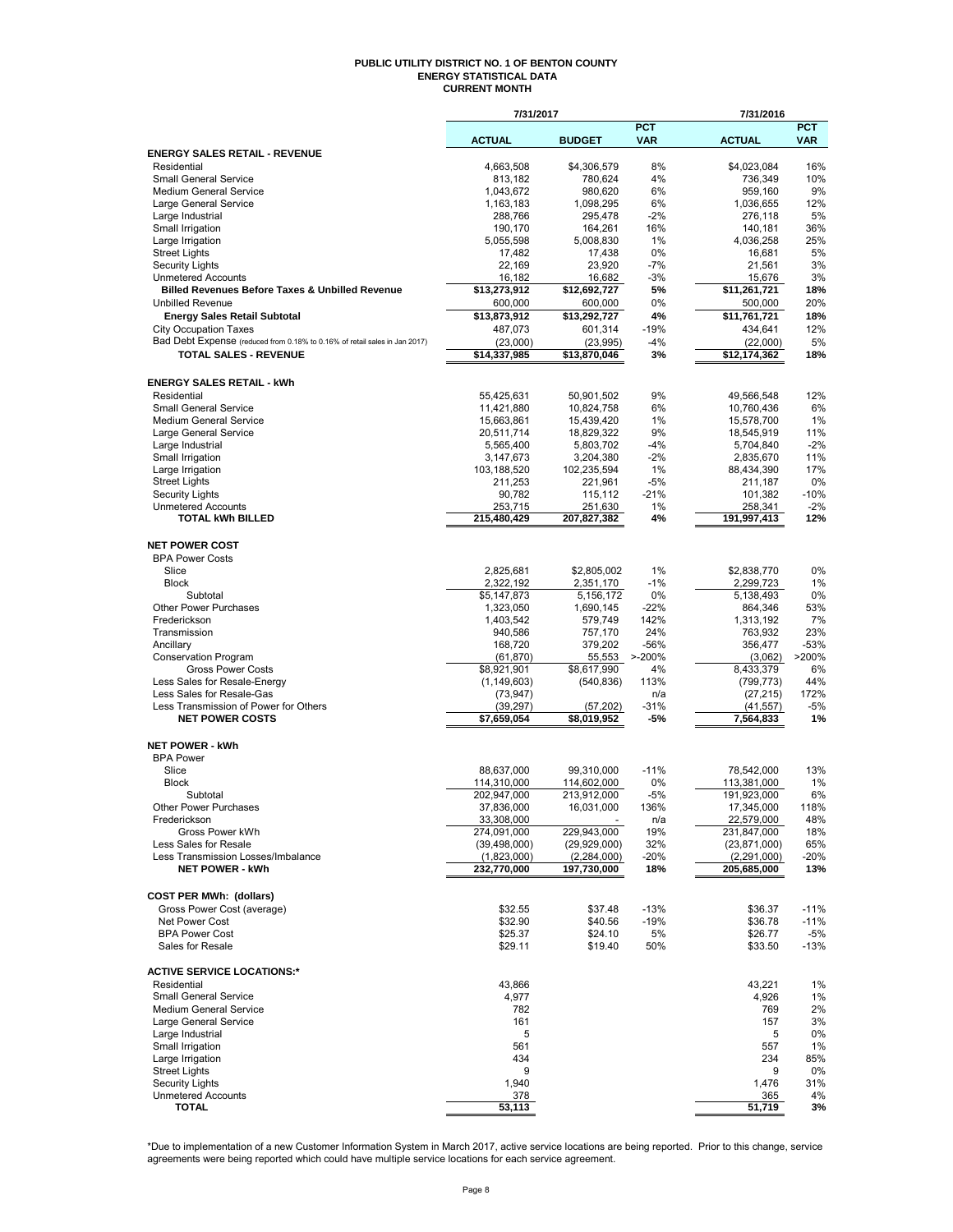#### **PUBLIC UTILITY DISTRICT NO. 1 OF BENTON COUNTY ENERGY STATISTICAL DATA YEAR TO DATE**

|                                                                                         | 7/31/2017                        |                                  |                          | 7/31/2016                   |                          |
|-----------------------------------------------------------------------------------------|----------------------------------|----------------------------------|--------------------------|-----------------------------|--------------------------|
|                                                                                         | <b>ACTUAL</b>                    | <b>BUDGET</b>                    | <b>PCT</b><br><b>VAR</b> | <b>ACTUAL</b>               | <b>PCT</b><br><b>VAR</b> |
| <b>ENERGY SALES RETAIL - REVENUE</b>                                                    |                                  |                                  |                          |                             |                          |
| Residential                                                                             | 38,848,730                       | \$34,174,051                     | 14%                      | \$31,379,580                | 24%                      |
| <b>Small General Service</b>                                                            | 5,489,611                        | 5,154,178                        | 7%                       | 4,857,917                   | 13%                      |
| <b>Medium General Service</b>                                                           | 7,323,465                        | 6,903,511                        | 6%                       | 6,678,081                   | 10%                      |
| Large General Service<br>Large Industrial                                               | 7,954,266<br>1,945,946           | 7,586,939<br>2,074,139           | 5%<br>-6%                | 7,327,117<br>1,843,003      | 9%<br>6%                 |
| Small Irrigation                                                                        | 530,024                          | 536,560                          | $-1%$                    | 585,597                     | -9%                      |
| Large Irrigation                                                                        | 13,934,109                       | 15,214,579                       | -8%                      | 15,513,370                  | $-10%$                   |
| <b>Street Lights</b>                                                                    | 122,371                          | 122,066                          | 0%                       | 121,777                     | 0%                       |
| <b>Security Lights</b>                                                                  | 155,875                          | 167,440                          | $-7%$                    | 151,084                     | 3%<br>4%                 |
| <b>Unmetered Accounts</b><br><b>Billed Revenues Before Taxes &amp; Unbilled Revenue</b> | 113,274<br>\$76,417,671          | 116,383<br>\$72,049,846          | $-3%$<br>6%              | 109,273<br>\$68,566,801     | 11%                      |
| <b>Unbilled Revenue</b>                                                                 | (1,800,000)                      | (1,800,000)                      | 0%                       | (900,000)                   | 100%                     |
| <b>Energy Sales Retail Subtotal</b>                                                     | \$74,617,671                     | \$70,249,846                     | 6%                       | \$67,666,801                | 10%                      |
| <b>City Occupation Taxes</b>                                                            | 3,685,525                        | 3,498,761                        | 5%                       | 3,152,007                   | 17%                      |
| Bad Debt Expense (reduced from 0.18% to 0.16% of retail sales in Jan 2017)              | (133,000)                        | (139, 616)                       | -5%                      | (128, 530)                  | 3%                       |
| TOTAL SALES - REVENUE                                                                   | \$78,170,196                     | \$73,608,991                     | 6%                       | \$70,690,278                | 11%                      |
|                                                                                         |                                  |                                  |                          |                             |                          |
| <b>ENERGY SALES RETAIL - kWh</b><br>Residential                                         |                                  |                                  | 15%                      |                             | 21%                      |
| <b>Small General Service</b>                                                            | 475,984,608<br>76,538,633        | 414,493,502<br>71,140,192        | 8%                       | 394,289,396<br>70,420,606   | 9%                       |
| Medium General Service                                                                  | 106,685,590                      | 102,443,646                      | 4%                       | 102,229,297                 | 4%                       |
| Large General Service                                                                   | 129,830,659                      | 123, 193, 144                    | 5%                       | 123,857,236                 | 5%                       |
| Large Industrial                                                                        | 37,825,550                       | 40,832,364                       | $-7%$                    | 37,876,891                  | 0%                       |
| Small Irrigation                                                                        | 8,066,877                        | 9,635,756                        | $-16%$                   | 9,754,021                   | $-17%$                   |
| Large Irrigation                                                                        | 270,831,170                      | 292, 175, 556                    | $-7%$                    | 298,766,201                 | $-9%$                    |
| <b>Street Lights</b>                                                                    | 1,478,867                        | 1,633,929                        | -9%                      | 1,532,883                   | $-4%$                    |
| <b>Security Lights</b><br><b>Unmetered Accounts</b>                                     | 658,418<br>1,776,405             | 806,131<br>1,755,514             | $-18%$<br>1%             | 757,077<br>1,800,611        | -13%<br>$-1%$            |
| <b>TOTAL kWh BILLED</b>                                                                 | 1,109,676,777                    | 1,058,109,735                    | 5%                       | 1,041,284,219               | 7%                       |
|                                                                                         |                                  |                                  |                          |                             |                          |
| <b>NET POWER COST</b>                                                                   |                                  |                                  |                          |                             |                          |
| <b>BPA Power Costs</b>                                                                  |                                  |                                  |                          |                             |                          |
| Slice<br><b>Block</b>                                                                   | \$19,779,767                     | \$19,635,009                     | 1%<br>$-1%$              | \$20,005,229                | $-1%$<br>1%              |
| Subtotal                                                                                | 14,876,767<br>\$34,656,534       | 15,046,505<br>\$34,681,514       | 0%                       | 14,685,455<br>34,690,684    | 0%                       |
| <b>Other Power Purchases</b>                                                            | 5,863,172                        | 7,519,246                        | -22%                     | 5,272,974                   | 11%                      |
| Frederickson                                                                            | 6,682,580                        | 4,867,851                        | 37%                      | 7,131,235                   | -6%                      |
| Transmission                                                                            | 5,604,671                        | 5,300,190                        | 6%                       | 5,337,486                   | 5%                       |
| Ancillary                                                                               | 2,095,965                        | 2,325,380                        | $-10%$                   | 2,330,328                   | $-10%$                   |
| Generation                                                                              | 0                                |                                  | n/a                      |                             | n/a                      |
| <b>Conservation Program</b><br><b>Gross Power Costs</b>                                 | 200,236<br>\$55,103,158          | 388,871<br>\$55,083,053          | -49%<br>0%               | 181,891<br>54,944,597       | 10%<br>0%                |
| Less Sales for Resale-Energy                                                            | (7,320,159)                      | (7, 206, 588)                    | 2%                       | (7,997,637)                 | -8%                      |
| Less Sales for Resale-Gas                                                               | (608, 428)                       |                                  | n/a                      | (508, 631)                  | 20%                      |
| Less Transmission of Power for Others                                                   | (664, 780)                       | (400,414)                        | 66%                      | (487, 191)                  | 36%                      |
| <b>NET POWER COSTS</b>                                                                  | \$46,509,791                     | \$47,476,052                     | -2%                      | \$45.951.139                | 1%                       |
| <b>NET POWER - kWh</b>                                                                  |                                  |                                  |                          |                             |                          |
| <b>BPA Power</b>                                                                        |                                  |                                  |                          |                             |                          |
| Slice                                                                                   | 779,066,000                      | 694,451,000                      | 12%                      | 681,966,000                 | 14%                      |
| <b>Block</b>                                                                            | 553,772,000                      | 554,673,000                      | 0%                       | 548,763,000                 | 1%                       |
| Subtotal                                                                                | 1,332,838,000                    | 1,249,124,000                    | 7%                       | 1,230,729,000               | 8%                       |
| Other Power Purchases                                                                   | 159,247,000                      | 45,082,000                       | >200%                    | 144,998,000                 | 10%                      |
| Frederickson                                                                            | 65,708,000                       |                                  | n/a                      | 87,169,000<br>1,462,896,000 | -25%                     |
| Gross Power kWh<br>Less Sales for Resale                                                | 1,557,793,000<br>(408, 416, 000) | 1,294,206,000<br>(247, 920, 000) | 20%<br>65%               | (381, 560, 000)             | 6%<br>7%                 |
| Less Transmission Losses/Imbalance                                                      | (19, 531, 000)                   | (16,799,000)                     | 16%                      | (17, 380, 000)              | 12%                      |
| <b>NET POWER - kWh</b>                                                                  | 1,129,846,000                    | 1,029,487,000                    | 10%                      | 1,063,956,000               | 6%                       |
|                                                                                         |                                  |                                  |                          |                             |                          |
| <b>COST PER MWh: (dollars)</b>                                                          |                                  |                                  |                          |                             |                          |
| Gross Power Cost (average)                                                              | \$35.37                          | \$42.56                          | $-17%$                   | \$37.56                     | -6%                      |
| Net Power Cost<br><b>BPA Power Cost</b>                                                 | \$41.16<br>\$26.00               | \$46.12<br>\$27.76               | $-11%$<br>-6%            | \$43.19<br>\$28.19          | -5%<br>-8%               |
| Sales for Resale                                                                        | \$17.92                          | \$20.58                          | $-13%$                   | \$20.96                     | $-15%$                   |
|                                                                                         |                                  |                                  |                          |                             |                          |
| <b>AVERAGE ACTIVE SERVICE LOCATIONS:*</b>                                               |                                  |                                  |                          |                             |                          |
| Residential                                                                             | 43,738                           |                                  |                          | 42,983                      | 2%                       |
| <b>Small General Service</b>                                                            | 4,962                            |                                  |                          | 4,895                       | 1%                       |
| Medium General Service<br>Large General Service                                         | 780<br>160                       |                                  |                          | 765<br>156                  | 2%<br>3%                 |
| Large Industrial                                                                        | 5                                |                                  |                          | 5                           | 0%                       |
| Small Irrigation                                                                        | 557                              |                                  |                          | 557                         | 0%                       |
| Large Irrigation                                                                        | 428                              |                                  |                          | 233                         | 84%                      |
| <b>Street Lights</b>                                                                    | 9                                |                                  |                          | 9                           | 0%                       |
| <b>Security Lights</b>                                                                  | 1,950                            |                                  |                          | 1,477                       | 32%                      |
| <b>Unmetered Accounts</b>                                                               | 378                              |                                  |                          | 364                         | 4%                       |
| <b>TOTAL</b>                                                                            | 52,966                           |                                  |                          | 51,443                      | 3%                       |

\*Due to implementation of a new Customer Information System in March 2017, active service locations are being reported. Prior to this change, service<br>agreements were being reported which could have multiple service locati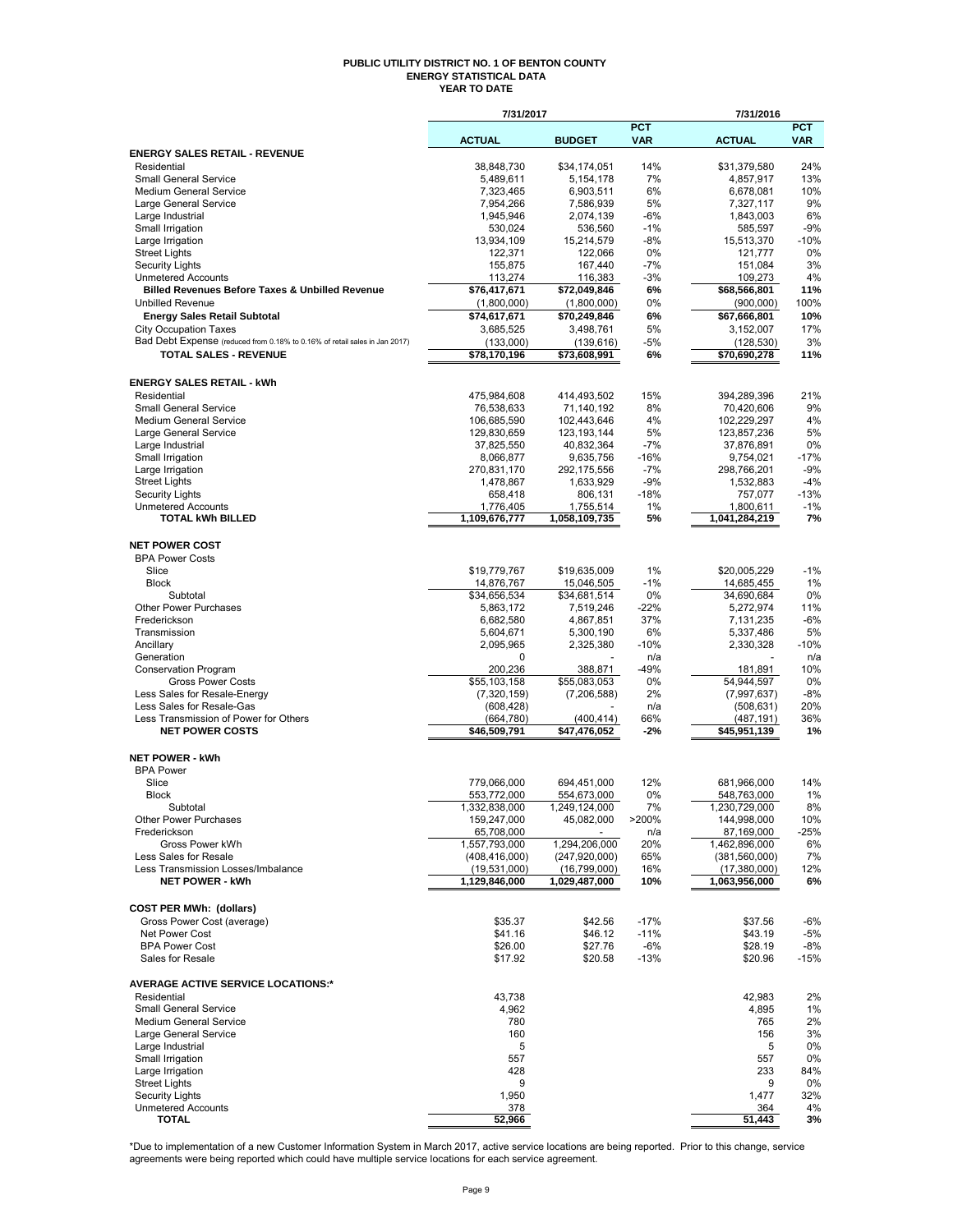#### **PUBLIC UTILITY DISTRICT NO. 1 OF BENTON COUNTY KWH SALES MONTHLY ACTIVITY**

|                               | January        | February       | March      | April      | May        | June        | July        | August     | September  | October    | November   | December       | Total       |
|-------------------------------|----------------|----------------|------------|------------|------------|-------------|-------------|------------|------------|------------|------------|----------------|-------------|
| Residential                   |                |                |            |            |            |             |             |            |            |            |            |                |             |
| 2013                          | 85,933,904     | 77,488,047     | 56,513,417 | 48,071,841 | 41,520,865 | 42,301,535  | 51,932,912  | 59,463,795 | 53,272,213 | 41,006,176 | 52,879,427 | 87,502,483     | 697,886,615 |
| 2014                          | 90,995,045     | 86,856,866     | 61,276,449 | 46,126,349 | 38,751,097 | 43,347,010  | 51,878,664  | 62,101,272 | 49,381,509 | 38,520,801 | 51,127,327 | 76,441,442     | 696,803,831 |
| 2015                          | 81,753,251     | 70,842,807     | 51,195,817 | 43,964,172 | 38,845,198 | 48,995,659  | 62,750,008  | 58,699,674 | 48,136,350 | 37,850,154 | 46,905,821 | 75,565,855     | 665,504,766 |
| 2016                          | 89,934,474     | 72,255,049     | 53,460,881 | 45,886,799 | 38,721,341 | 44,464,304  | 49,566,548  | 57,564,364 | 49,472,576 | 38,810,551 | 46,586,644 | 75,018,157     | 661,741,688 |
| 2017                          | 114,089,923    | 97,473,618     | 72,629,078 | 50,897,608 | 40,454,502 | 45,014,248  | 55,425,631  |            |            |            |            |                | 475,984,608 |
| <b>Small General Service</b>  |                |                |            |            |            |             |             |            |            |            |            |                |             |
| 2013                          | 11,394,724     | 10,700,711     | 8,862,866  | 8,958,701  | 9,285,161  | 9,833,210   | 10,896,923  | 12,097,199 | 11,379,590 | 8,965,721  | 9,306,967  | 11,245,947     | 122,927,720 |
| 2014                          | 12,002,884     | 11,773,687     | 9,247,968  | 8,838,271  | 8,960,528  | 10,069,805  | 10,898,332  | 12,390,218 | 11,106,946 | 9,214,420  | 9,056,203  | 10,725,578     | 124,284,840 |
| 2015                          | 11,273,647     | 10,444,066     | 8,399,963  | 8,630,563  | 9,005,788  | 10,616,996  | 12,060,700  | 11,955,370 | 10,809,845 | 9,065,197  | 8,719,747  | 10,515,898     | 121,497,780 |
| 2016                          | 11,865,345     | 10,615,824     | 8,804,253  | 9,093,517  | 9,217,514  | 10,063,717  | 10,760,436  | 11,863,201 | 10,839,759 | 9,285,276  | 8,652,183  | 10,807,220     | 121,868,245 |
| 2017                          | 13,896,042     | 12,326,759     | 11,375,219 | 8,459,581  | 8,910,557  | 10,148,595  | 11,421,880  |            |            |            |            |                | 76,538,633  |
| <b>Medium General Service</b> |                |                |            |            |            |             |             |            |            |            |            |                |             |
| 2013                          | 15,375,716     | 14,629,522     | 12,714,807 | 13,158,263 | 13,461,961 | 14,198,240  | 15,233,651  | 16,943,765 | 16,157,388 | 14,583,038 | 14,990,108 | 15,803,535     | 177,249,994 |
| 2014                          | 16,255,765     | 16,174,267     | 13,320,761 | 13,438,288 | 13,403,247 | 14,808,800  | 15,526,971  | 17,145,841 | 15,985,439 | 15,533,136 | 14,950,232 | 15,501,055     | 182,043,802 |
| 2015                          | 15,719,991     | 15,058,182     | 13,124,396 | 13,611,242 | 14,078,883 | 15,970,931  | 16,957,563  | 16,576,440 | 15,990,572 | 15,576,154 | 14,732,964 | 15,213,004     | 182,610,322 |
| 2016                          | 16,032,684     | 15,129,401     | 12,982,308 | 13,939,681 | 13,879,726 | 14,686,797  | 15,578,700  | 16,516,307 | 16,093,629 | 15,538,491 | 14,711,127 | 15,377,852     | 180,466,703 |
| 2017                          | 17,170,328     | 15,406,899     | 15,083,130 | 13,953,993 | 14,157,015 | 15,250,364  | 15,663,861  |            |            |            |            |                | 106,685,590 |
| <b>Large General Service</b>  |                |                |            |            |            |             |             |            |            |            |            |                |             |
| 2013                          | 18,363,206     | 16,370,904     | 16,064,720 | 17,280,008 | 17,300,043 | 17,480,703  | 18,704,243  | 20,956,543 | 20,230,220 | 19,362,880 | 19,518,760 | 17,683,240     | 219,315,470 |
| 2014                          | 18,043,140     | 18,004,500     | 16,529,440 | 16,641,080 | 17,175,060 | 18,408,820  | 19,689,940  | 21,264,420 | 21,006,340 | 21,502,220 | 19,841,340 | 18,573,000     | 226,679,300 |
| 2015                          | 17,888,911     | 17,212,717     | 16,213,065 | 17,278,183 | 17,939,803 | 19,595,384  | 20,935,183  | 20,741,663 | 21,305,140 | 20,558,020 | 18,687,460 | 17,819,400     | 226,174,929 |
| 2016                          | 18,188,600     | 17,545,840     | 16,492,120 | 17,360,382 | 17,583,712 | 18,140,663  | 18,545,919  | 20,497,271 | 19,923,658 | 21,179,801 | 19,314,538 | 18,495,415     | 223,267,919 |
| 2017                          | 18,624,018     | 17,299,889     | 18,510,883 | 17,691,033 | 18,241,931 | 18,951,191  | 20,511,714  |            |            |            |            |                | 129,830,659 |
| Large Industrial              |                |                |            |            |            |             |             |            |            |            |            |                |             |
| 2013                          | 6,303,530      | 5,690,550      | 5,970,720  | 6,363,470  | 6,331,645  | 6,273,940   | 6,074,935   | 6,052,520  | 3,037,994  | 6,374,590  | 4,922,960  | 6,405,925      | 69,802,779  |
| 2014                          | 6,203,055      | 5,695,020      | 6,141,110  | 5,917,690  | 6,227,320  | 6,005,800   | 6,111,425   | 6,258,875  | 5,080,145  | 6,181,005  | 6,125,825  | 5,922,215      | 71,869,485  |
| 2015                          | 5,597,495      | 5,394,485      | 5,337,365  | 5,784,330  | 5,632,340  | 5,678,570   | 4,981,620   | 6,171,695  | 5,623,820  | 5,598,540  | 5,408,760  | 5,732,865      | 66,941,885  |
| 2016                          | 5,743,306      | 5,306,745      | 5,715,980  | 5,547,175  | 4,192,375  | 5,666,470   | 5,704,840   | 5,908,980  | 4,427,850  | 5,998,320  | 5,625,690  | 4,774,520      | 64,612,251  |
| 2017                          | 5,118,880      | 5,319,830      | 5,953,160  | 5,959,920  | 4,342,280  | 5,566,080   | 5,565,400   |            |            |            |            |                | 37,825,550  |
| <b>Small Irrigation</b>       |                |                |            |            |            |             |             |            |            |            |            |                |             |
| 2013                          | 101            | $\overline{a}$ | 480,748    | 1,347,003  | 2,288,143  | 2,390,103   | 3,152,789   | 2,941,397  | 1,826,383  | 742,890    | 41,696     | 30             | 15,211,283  |
| 2014                          |                | $\overline{a}$ | 566,022    | 1,370,794  | 2,487,573  | 2,926,545   | 3,475,842   | 2,988,591  | 2,248,398  | 1,145,157  | (52)       | $\overline{a}$ | 17,208,870  |
| 2015                          | $\overline{a}$ | 9              | 648,290    | 1,481,286  | 2,159,616  | 2,668,782   | 3,213,086   | 3,002,663  | 2,075,784  | 1,172,302  | 2,846      | $\overline{a}$ | 16,424,664  |
| 2016                          | 20             | 181            | 469,477    | 1,607,439  | 2,203,347  | 2,637,887   | 2,835,670   | 2,948,608  | 2,005,457  | 889,198    |            | 4              | 15,597,288  |
| 2017                          | (4)            |                | 277,710    | 434,783    | 1,701,606  | 2,505,109   | 3,147,673   |            |            |            |            |                | 8,066,877   |
| <b>Large Irrigation</b>       |                |                |            |            |            |             |             |            |            |            |            |                |             |
| 2013                          | 259,061        | 415,476        | 10,346,643 | 24,726,514 | 62,939,428 | 75,510,554  | 97,242,342  | 66,591,892 | 27,504,705 | 18,933,975 | 5,069,220  | (2, 131, 722)  | 387,408,088 |
| 2014                          | 247,328        | 266,769        | 11,959,400 | 40,053,677 | 68,929,139 | 94,789,557  | 102,773,871 | 67,085,339 | 38,117,908 | 27,773,132 | 3,179,515  | 258,931        | 455,434,566 |
| 2015                          | 214,532        | 210,554        | 14,636,633 | 39,362,242 | 61,259,905 | 103,842,869 | 98,850,190  | 67,471,445 | 37,832,472 | 24,467,386 | 3,414,781  | 214,109        | 451,777,118 |
| 2016                          | 221,312        | 379,179        | 9,247,984  | 45,291,455 | 66,290,382 | 88,901,499  | 88,434,390  | 70,085,659 | 33,735,656 | 14,740,237 | 2,022,639  | 238,007        | 419,588,399 |
| 2017                          | 200,892        | 229,629        | 1,485,633  | 17,886,279 | 54,086,389 | 93,753,828  | 103,188,520 |            |            |            |            |                | 270,831,170 |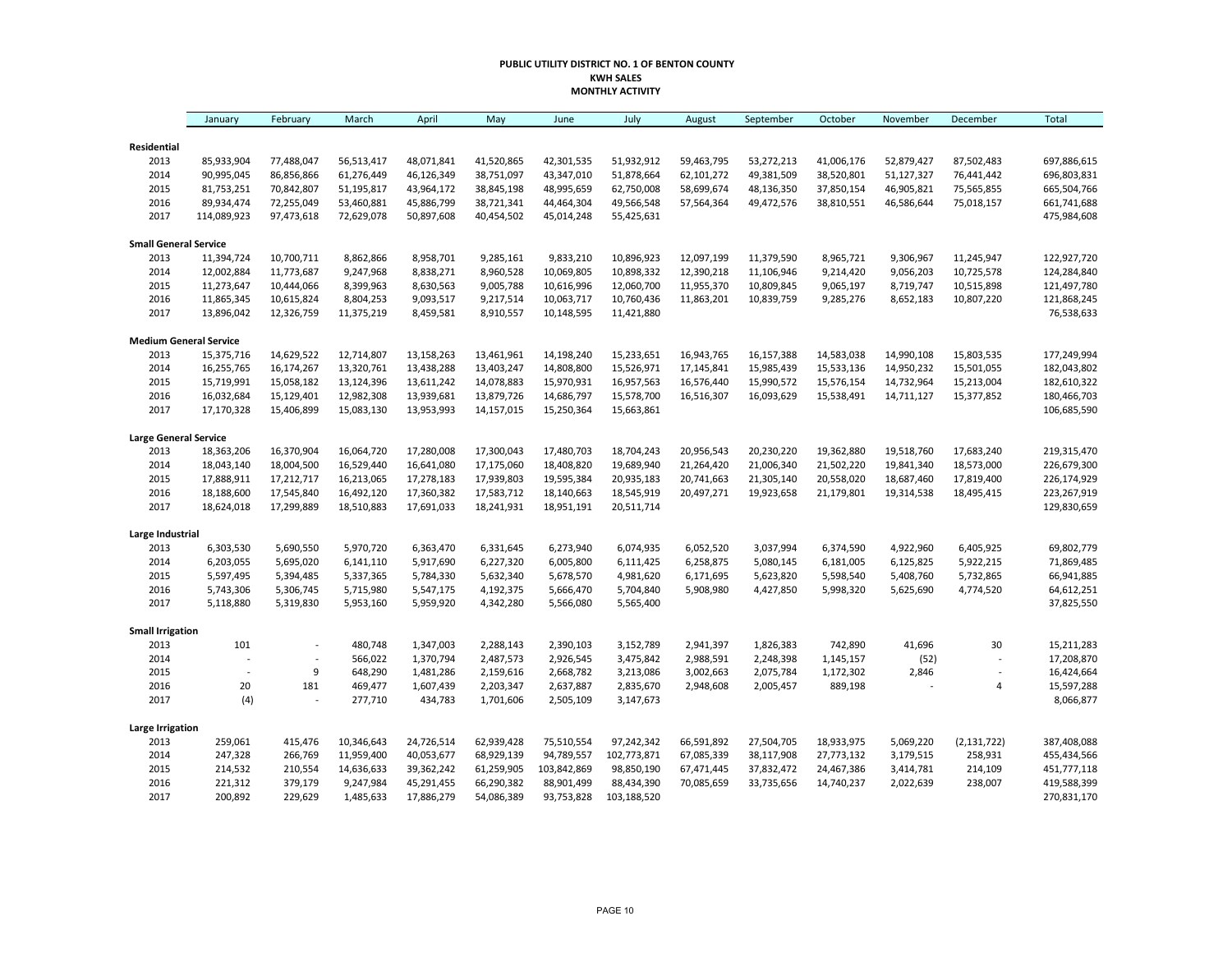#### **PUBLIC UTILITY DISTRICT NO. 1 OF BENTON COUNTY KWH SALES MONTHLY ACTIVITY**

|                        | January     | February    | March       | April       | May         | June        | July        | August      | September   | October     | November    | December    | Total         |
|------------------------|-------------|-------------|-------------|-------------|-------------|-------------|-------------|-------------|-------------|-------------|-------------|-------------|---------------|
|                        |             |             |             |             |             |             |             |             |             |             |             |             |               |
| <b>Street Lights</b>   |             |             |             |             |             |             |             |             |             |             |             |             |               |
| 2013                   | 229,267     | 229,267     | 229,161     | 229,161     | 229,161     | 229,161     | 229,161     | 229,209     | 229,209     | 229,245     | 229,395     | 229,425     | 2,750,822     |
| 2014                   | 229,425     | 229,425     | 229,515     | 229,515     | 225,070     | 224,939     | 225,064     | 225,640     | 225,514     | 225,514     | 225,298     | 225,586     | 2,720,505     |
| 2015                   | 225,624     | 225,624     | 225,624     | 225,672     | 225,672     | 225,672     | 224,880     | 224,880     | 224,928     | 225,024     | 225,024     | 225,024     | 2,703,648     |
| 2016                   | 225,024     | 224,878     | 224,878     | 224,494     | 211,235     | 211,187     | 211,187     | 211,187     | 211,187     | 211,187     | 211,349     | 211,349     | 2,589,142     |
| 2017                   | 211,349     | 211,253     | 211,253     | 211,253     | 211,253     | 211,253     | 211,253     |             |             |             |             |             | 1,478,867     |
| <b>Security Lights</b> |             |             |             |             |             |             |             |             |             |             |             |             |               |
| 2013                   | 104,964     | 104,964     | 105,351     | 105,258     | 105,222     | 105,163     | 105,163     | 104,948     | 104,561     | 104,346     | 103,807     | 103,678     | 1,257,425     |
| 2014                   | 103,678     | 103,678     | 103,420     | 103,377     | 103,334     | 103,248     | 103,476     | 114,623     | 114,494     | 114,494     | 114,444     | 114,430     | 1,296,696     |
| 2015                   | 114,451     | 114,408     | 114,073     | 113,696     | 113,531     | 113,488     | 113,488     | 113,445     | 113,402     | 113,359     | 113,359     | 113,309     | 1,364,009     |
| 2016                   | 113,273     | 113,196     | 113,239     | 113,180     | 101,382     | 101,425     | 101,382     | 101,409     | 101,366     | 101,194     | 101,108     | 101,108     | 1,263,262     |
| 2017                   | 100,963     | 100,920     | 91,650      | 91,545      | 91,424      | 91,134      | 90,782      |             |             |             |             |             | 658,418       |
| Unmetered              |             |             |             |             |             |             |             |             |             |             |             |             |               |
| 2013                   | 243,914     | 245,210     | 246,506     | 246,506     | 247,676     | 247,676     | 247,676     | 247,676     | 247,676     | 247,676     | 247,676     | 247,686     | 2,963,554     |
| 2014                   | 247,686     | 247,516     | 247,516     | 247,516     | 248,246     | 248,246     | 248,246     | 249,106     | 249,106     | 249,106     | 249,106     | 249,106     | 2,980,502     |
| 2015                   | 249,106     | 249,106     | 249,106     | 248,919     | 248,919     | 248,919     | 248,919     | 254,930     | 254,845     | 255,749     | 257,045     | 257,045     | 3,022,608     |
| 2016                   | 257,045     | 257,045     | 257,045     | 257,045     | 257,045     | 257,045     | 258,341     | 259,637     | 259,637     | 254,365     | 254,365     | 254,365     | 3,082,980     |
| 2017                   | 253,915     | 253,915     | 253,715     | 253,715     | 253,715     | 253,715     | 253,715     |             |             |             |             |             | 1,776,405     |
| <b>Total</b>           |             |             |             |             |             |             |             |             |             |             |             |             |               |
| 2013                   | 138,208,387 | 125,874,651 | 111,534,939 | 120,486,725 | 153,709,305 | 168,570,285 | 203,819,795 | 185,628,944 | 133,989,939 | 110,550,537 | 107,310,016 | 137,090,227 | 1,696,773,750 |
| 2014                   | 144,328,006 | 139,351,728 | 119,621,601 | 132,966,557 | 156,510,614 | 190,932,770 | 210,931,831 | 189,823,925 | 143,515,799 | 120,458,985 | 104,869,238 | 128,011,343 | 1,781,322,397 |
| 2015                   | 133,037,008 | 119,751,958 | 110,144,332 | 130,700,305 | 149,509,655 | 207,957,270 | 220,335,637 | 185,212,205 | 142,367,158 | 114,881,885 | 98,467,807  | 125,656,509 | 1,738,021,729 |
| 2016                   | 142,581,083 | 121,827,338 | 107,768,165 | 139,321,167 | 152,658,059 | 185,130,994 | 191,997,413 | 185,956,623 | 137,070,775 | 107,008,620 | 97,479,643  | 125,277,997 | 1,694,077,877 |
| 2017                   | 169,666,306 | 148,622,712 | 125,871,431 | 115,839,710 | 142,450,672 | 191,745,517 | 215,480,429 |             |             |             |             |             | 1,109,676,777 |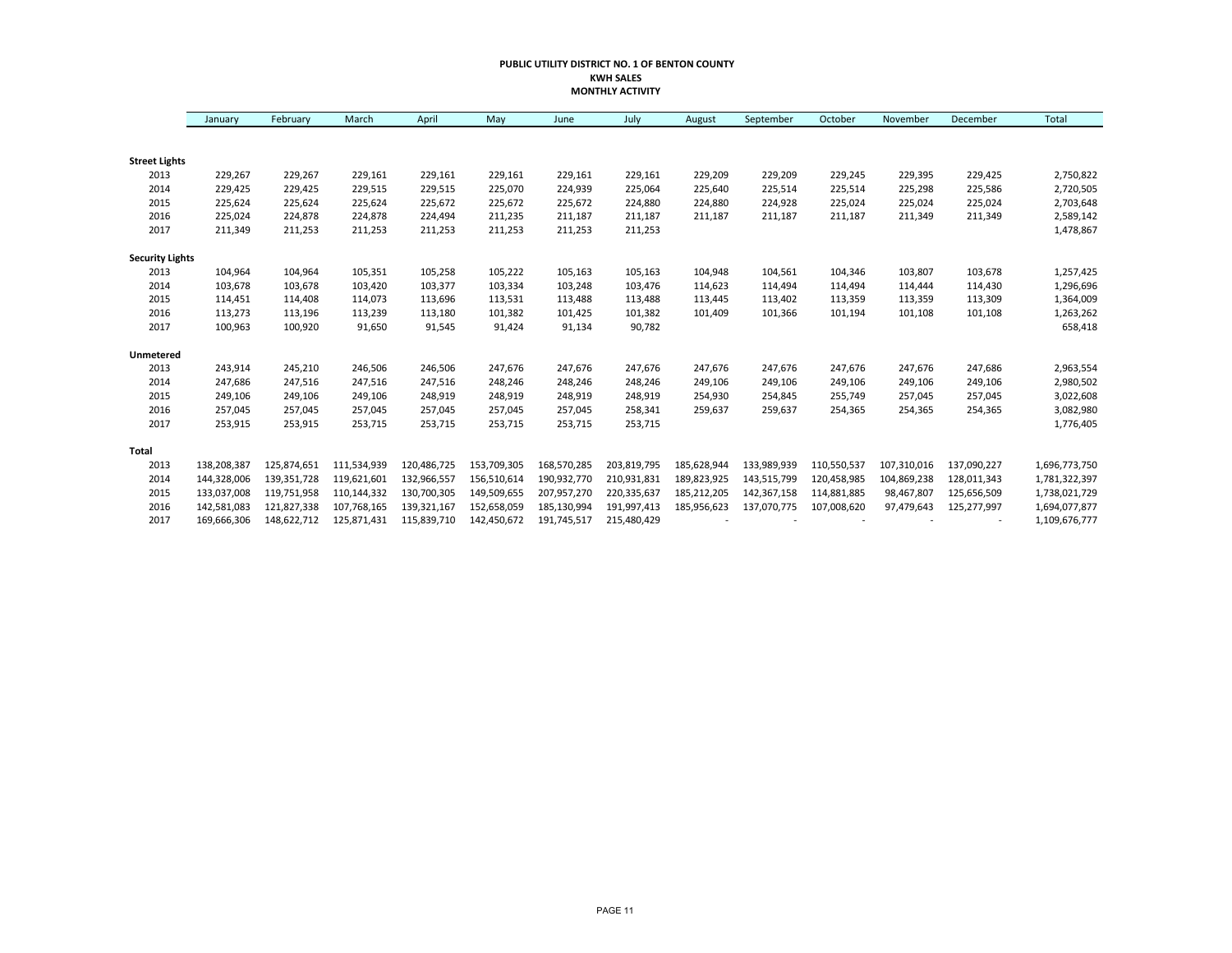#### **PUBLIC UTILITY DISTRICT NO. 1 OF BENTON COUNTY CAPITAL ADDITIONS AND RETIREMENTS CURRENT MONTH**

|                                                     | <b>BALANCE</b>           |                                            |                          | <b>BALANCE</b>           |
|-----------------------------------------------------|--------------------------|--------------------------------------------|--------------------------|--------------------------|
|                                                     | 6/30/2017                | <b>ADDITIONS</b>                           | <b>RETIREMENTS</b>       | 7/31/2017                |
| <b>INTANGIBLE PLANT:</b>                            |                          |                                            |                          |                          |
| Organizations                                       | \$28,379                 | \$0                                        | \$0                      | \$28,379                 |
| Franchises & Consents                               | 10,022                   |                                            |                          | 10,022                   |
| Miscellaneous & Intangible Plant                    | 29,078                   | $\overline{\phantom{a}}$                   | $\overline{\phantom{a}}$ | 29,078                   |
| <b>TOTAL</b>                                        | \$67,480                 | $\blacksquare$                             |                          | 67,480                   |
| <b>GENERATION PLANT:</b>                            |                          |                                            |                          |                          |
| Land & Land Rights                                  |                          |                                            |                          |                          |
| Structures & Improvements                           | 1,141,911                |                                            |                          | 1,141,911                |
| <b>Fuel Holders &amp; Accessories</b>               |                          |                                            |                          |                          |
| <b>Other Electric Generation</b>                    | 770,459                  |                                            |                          | 770,459                  |
| <b>Accessory Electric Equipment</b>                 |                          |                                            |                          |                          |
| Miscellaneous Power Plant Equipment<br><b>TOTAL</b> | 1,912,370                | $\overline{\phantom{a}}$<br>$\blacksquare$ |                          | 1,912,370                |
|                                                     |                          |                                            |                          |                          |
| <b>TRANSMISSION PLANT:</b>                          |                          |                                            |                          |                          |
| Land & Land Rights                                  | 156,400                  |                                            |                          | 156,400                  |
| Clearing Land & Right Of Ways                       | 25,544                   |                                            |                          | 25,544                   |
| <b>Transmission Station Equipment</b>               | 832,047                  |                                            |                          | 832,047                  |
| <b>Towers &amp; Fixtures</b>                        | 256,175                  |                                            |                          | 256,175                  |
| Poles & Fixtures                                    | 3,975,802                |                                            |                          | 3,975,802                |
| Overhead Conductor & Devices                        | 3,021,163                |                                            |                          | 3,021,163                |
| <b>TOTAL</b>                                        | 8,267,131                |                                            |                          | 8,267,131                |
| <b>DISTRIBUTION PLANT:</b>                          |                          |                                            |                          |                          |
| Land & Land Rights                                  | 1,705,260                |                                            |                          | 1,705,260                |
| Structures & Improvements                           | 295,502                  |                                            |                          | 295,502                  |
| <b>Station Equipment</b>                            | 39,622,761               |                                            |                          | 39,622,761               |
| Poles, Towers & Fixtures                            | 19,656,895               | 21,366                                     | (9,486)                  | 19,668,775               |
| Overhead Conductor & Devices                        | 12,776,810               |                                            |                          | 12,776,810               |
| <b>Underground Conduit</b>                          | 33,953,779               | 91,278                                     |                          | 34,045,057               |
| Underground Conductor & Devices                     | 44,860,421               | 81,223                                     | (4,909)                  | 44,936,735               |
| <b>Line Transformers</b>                            | 29,841,893               | 3,266                                      |                          | 29,845,159               |
| Services-Overhead                                   | 2,735,461                | 365                                        | (407)                    | 2,735,419                |
| Services-Underground                                | 19,419,601               | 1,367                                      |                          | 19,420,968               |
| Meters                                              | 9,422,976                |                                            |                          | 9,422,976                |
| Security Lighting                                   | 869,009                  | 1,473                                      | (593)                    | 869,889                  |
| <b>Street Lighting</b>                              | 760,352                  |                                            |                          | 760,352                  |
| <b>SCADA System</b><br><b>TOTAL</b>                 | 2,415,309<br>218,336,029 | 200,338                                    | (15, 395)                | 2,415,309<br>218,520,972 |
|                                                     |                          |                                            |                          |                          |
| <b>GENERAL PLANT:</b>                               |                          |                                            |                          |                          |
| Land & Land Rights                                  | 1,130,759                |                                            |                          | 1,130,759                |
| Structures & Improvements                           | 18,383,949               |                                            |                          | 18,383,949               |
| Information Systems & Technology                    | 18,481,743               |                                            |                          | 18,481,743               |
| <b>Transportation Equipment</b>                     | 7,648,024                | 4,608                                      |                          | 7,652,632                |
| <b>Stores Equipment</b>                             | 54,108                   |                                            |                          | 54,108                   |
| Tools, Shop & Garage Equipment                      | 461,913                  |                                            |                          | 461,913                  |
| Laboratory Equipment                                | 489,135                  |                                            |                          | 489,135                  |
| <b>Communication Equipment</b>                      | 2,432,645                |                                            |                          | 2,432,645                |
| <b>Broadband Equipment</b>                          | 19,863,183               | 23,305                                     |                          | 19,886,488               |
| Miscellaneous Equipment                             | 1,141,835                |                                            |                          | 1,141,835                |
| <b>Other Capitalized Costs</b><br><b>TOTAL</b>      | 12,047,702               | 27,913                                     |                          | 12,047,702               |
|                                                     | 82,134,995               |                                            | $\blacksquare$           | 82,162,908               |
| TOTAL ELECTRIC PLANT ACCOUNTS                       | 310,718,005              | 228,251                                    | (15, 395)                | 310,930,861              |
| <b>PLANT HELD FOR FUTURE USE</b>                    | 388,589                  |                                            |                          | 388,589                  |
| <b>CONSTRUCTION WORK IN PROGRESS</b>                | 6,594,757                | 432,280                                    |                          | 7,027,037                |
| <b>TOTAL CAPITAL</b>                                | 317,701,351              | 660,531                                    | (\$15,395)               | \$318,346,487            |
|                                                     |                          |                                            |                          |                          |

**\$1,047,265 Budget**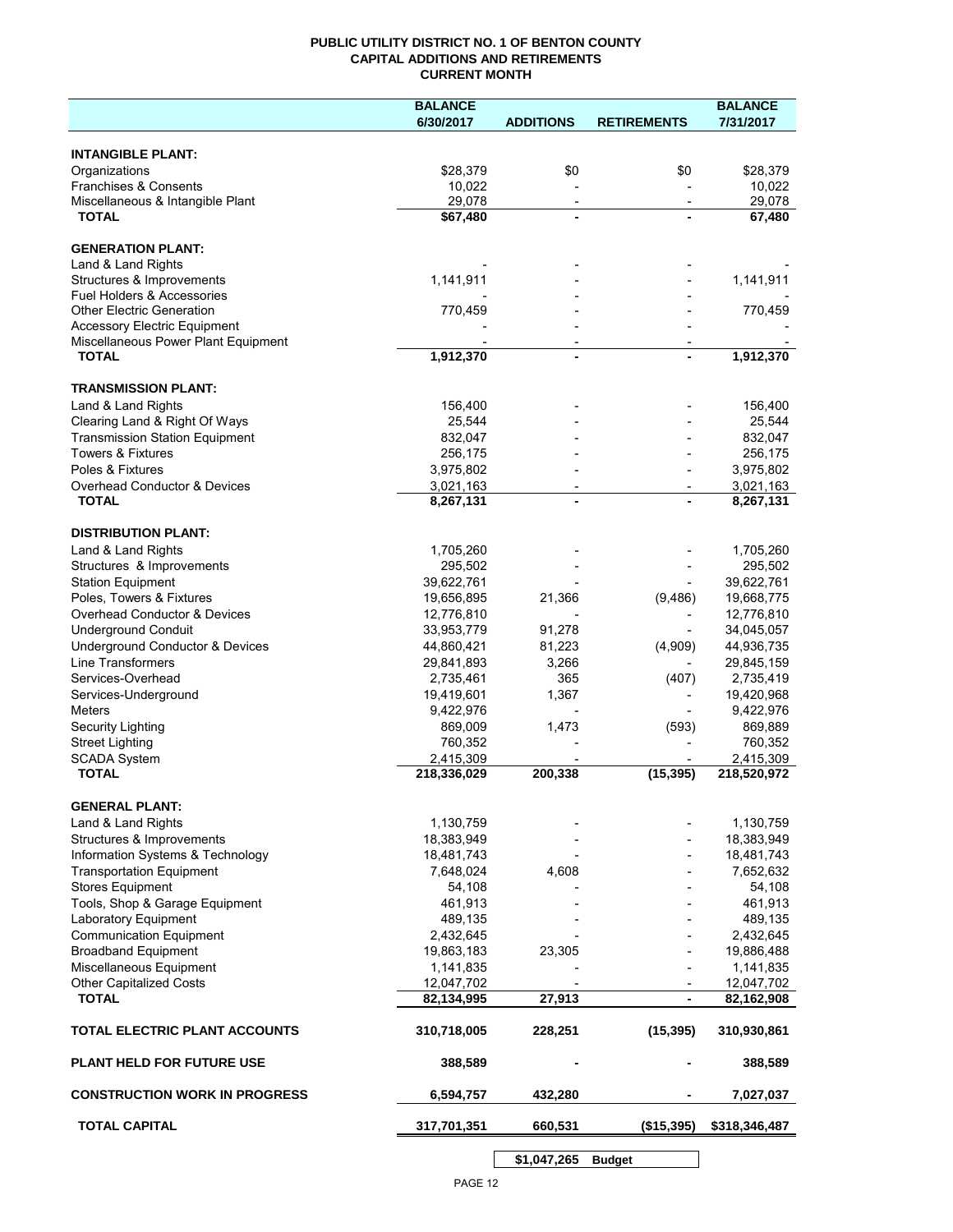#### **PUBLIC UTILITY DISTRICT NO. 1 OF BENTON COUNTY CAPITAL ADDITIONS AND RETIREMENTS YEAR TO DATE**

|                                                  | <b>BALANCE</b>   |                          |                          | <b>BALANCE</b>   |
|--------------------------------------------------|------------------|--------------------------|--------------------------|------------------|
|                                                  | 12/31/2016       | <b>ADDITIONS</b>         | <b>RETIREMENTS</b>       | 7/31/2017        |
|                                                  |                  |                          |                          |                  |
| <b>INTANGIBLE PLANT:</b>                         |                  |                          |                          |                  |
| Organizations                                    | \$28,379         | \$0                      | \$0                      | \$28,379         |
| Franchises & Consents                            | 10,022           |                          |                          | 10,022<br>29.078 |
| Miscellaneous & Intangible Plant<br><b>TOTAL</b> | 29,078<br>67,480 | $\overline{\phantom{a}}$ | $\overline{\phantom{a}}$ | 67,480           |
|                                                  |                  |                          |                          |                  |
| <b>GENERATION PLANT:</b>                         |                  |                          |                          |                  |
| Land & Land Rights                               |                  |                          |                          |                  |
| Structures & Improvements                        | 1,141,911        |                          |                          | 1,141,911        |
| Fuel Holders & Accessories                       |                  |                          |                          |                  |
| <b>Other Electric Generation</b>                 | 770,459          |                          |                          | 770,459          |
| <b>Accessory Electric Equipment</b>              |                  |                          |                          |                  |
| Miscellaneous Power Plant Equipment              |                  |                          |                          |                  |
| <b>TOTAL</b>                                     | 1,912,370        | $\overline{a}$           |                          | 1,912,370        |
|                                                  |                  |                          |                          |                  |
| <b>TRANSMISSION PLANT:</b>                       |                  |                          |                          |                  |
| Land & Land Rights                               | 156,400          |                          |                          | 156,400          |
| Clearing Land & Right Of Ways                    | 25,544           |                          |                          | 25,544           |
| <b>Transmission Station Equipment</b>            | 832,047          |                          |                          | 832,047          |
| <b>Towers &amp; Fixtures</b>                     | 256,175          |                          |                          | 256,175          |
| Poles & Fixtures                                 | 3,975,802        |                          |                          | 3,975,802        |
| <b>Overhead Conductor &amp; Devices</b>          | 3,021,163        | $\overline{\phantom{a}}$ |                          | 3,021,163        |
| <b>TOTAL</b>                                     | 8,267,131        |                          |                          | 8,267,131        |
| <b>DISTRIBUTION PLANT:</b>                       |                  |                          |                          |                  |
| Land & Land Rights                               | 1,703,988        | 1,272                    |                          | 1,705,260        |
| Structures & Improvements                        | 295,502          |                          |                          | 295,502          |
| <b>Station Equipment</b>                         | 39,410,815       | 211,946                  |                          | 39,622,761       |
| Poles, Towers & Fixtures                         | 19,218,866       | 488,898                  | (38,989)                 | 19,668,775       |
| Overhead Conductor & Devices                     | 12,576,108       | 211,361                  | (10, 659)                | 12,776,810       |
| <b>Underground Conduit</b>                       | 33,461,641       | 597,432                  | (14, 016)                | 34,045,057       |
| Underground Conductor & Devices                  | 44,277,262       | 784,435                  | (124, 962)               | 44,936,735       |
| Line Transformers                                | 29,598,443       | 328,510                  | (81, 794)                | 29,845,159       |
| Services-Overhead                                | 2,721,175        | 36,678                   | (22, 434)                | 2,735,419        |
| Services-Underground                             | 19,250,486       | 188,670                  | (18, 188)                | 19,420,968       |
| Meters                                           | 9,392,664        | 30,312                   |                          | 9,422,976        |
| <b>Security Lighting</b>                         | 869,023          | 3,239                    | (2,373)                  | 869,889          |
| <b>Street Lighting</b>                           | 760,352          |                          |                          | 760,352          |
| <b>SCADA System</b>                              | 2,283,127        | 132,182                  |                          | 2,415,309        |
| <b>TOTAL</b>                                     | 215,819,452      | 3,014,935                | (313, 415)               | 218,520,972      |
|                                                  |                  |                          |                          |                  |
| <b>GENERAL PLANT:</b>                            |                  |                          |                          |                  |
| Land & Land Rights                               | 1,130,759        |                          |                          | 1,130,759        |
| Structures & Improvements                        | 18,383,949       |                          |                          | 18,383,949       |
| Information Systems & Technology                 | 16,649,095       | 1,832,648                |                          | 18,481,743       |
| <b>Transportation Equipment</b>                  | 7,324,621        | 351,428                  | (23, 417)                | 7,652,632        |
| <b>Stores Equipment</b>                          | 54,108           |                          |                          | 54,108           |
| Tools, Shop & Garage Equipment                   | 461,913          |                          |                          | 461,913          |
| Laboratory Equipment                             | 489,135          |                          |                          | 489,135          |
| <b>Communication Equipment</b>                   | 2,412,166        | 20,479                   |                          | 2,432,645        |
| <b>Broadband Equipment</b>                       | 19,695,747       | 190,741                  |                          | 19,886,488       |
| Miscellaneous Equipment                          | 1,168,910        |                          | (27, 075)                | 1,141,835        |
| Other Capitalized Costs                          | 11,967,255       | 80,950                   | (504)                    | 12,047,701       |
| <b>TOTAL</b>                                     | 79,737,658       | 2,476,246                | (50, 996)                | 82,162,908       |
| TOTAL ELECTRIC PLANT ACCOUNTS                    | 305,804,090      | 5,491,181                | (364, 411)               | 310,930,860      |
| <b>PLANT HELD FOR FUTURE USE</b>                 | 388,589          |                          |                          | 388,589          |
| <b>CONSTRUCTION WORK IN PROGRESS</b>             | 5,585,292        | 1,441,745                |                          | 7,027,037        |
| <b>TOTAL CAPITAL</b>                             | 311,777,971      | \$6,932,926              | (\$364,411)              | \$318,346,486    |
|                                                  |                  | \$8,252,143              | <b>Budget</b>            |                  |
|                                                  |                  |                          |                          |                  |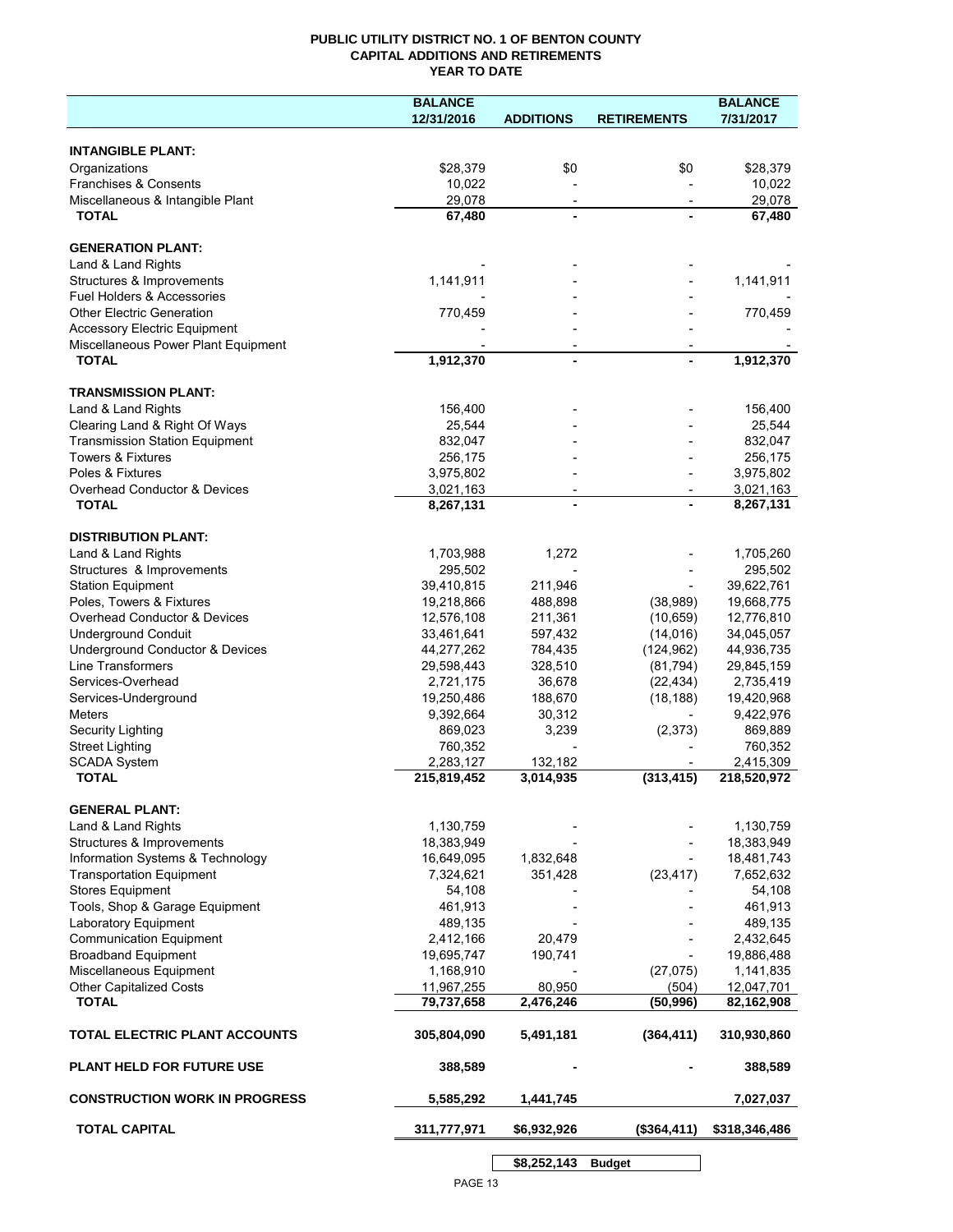#### **PUBLIC UTILITY DISTRICT NO. 1 OF BENTON COUNTY STATEMENT OF CASH FLOWS**

|                                                                                                        | <b>YTD</b>                     | <b>Monthly</b>              |
|--------------------------------------------------------------------------------------------------------|--------------------------------|-----------------------------|
|                                                                                                        | 7/31/2017                      | 7/31/2017                   |
|                                                                                                        |                                |                             |
| <b>CASH FLOWS FROM OPERATING ACTIVITIES</b>                                                            |                                |                             |
| Cash Received from Customers and Counterparties<br>Cash Paid to Suppliers and Counterparties           | \$86,899,853<br>(58, 237, 956) | \$14,913,522<br>(8,092,044) |
| Cash Paid to Employees                                                                                 | (8,313,157)                    | (1, 129, 867)               |
| <b>Taxes Paid</b>                                                                                      | (9,222,944)                    | (897, 422)                  |
| <b>Net Cash Provided by Operating Activities</b>                                                       | 11,125,796                     | 4,794,189                   |
|                                                                                                        |                                |                             |
| <b>CASH FLOWS FROM NONCAPITAL FINANCING ACTIVITIES</b>                                                 |                                |                             |
| Other Interest Expense                                                                                 | (20, 111)                      | (10, 222)                   |
| Net Cash Used by Noncapital Financing Activities                                                       | (20, 111)                      | (10, 222)                   |
|                                                                                                        |                                |                             |
| <b>CASH FLOWS FROM CAPITAL AND RELATED FINANCING ACTIVITIES</b>                                        |                                |                             |
| <b>Acquisition of Capital Assets</b>                                                                   | (6,830,463)                    | (730, 492)                  |
| Proceeds from Sale of Revenue Bonds                                                                    |                                |                             |
| Reimbursement of Bond Expense                                                                          | 10,205                         |                             |
| <b>Bond Principal Paid</b>                                                                             |                                |                             |
| <b>Bond Interest Paid</b>                                                                              | (1,455,469)                    |                             |
| <b>Capital Contributions</b>                                                                           | 983,720                        | 500,602                     |
| Sale of Assets<br>Net Cash Used by Capital and Related Financing Activities                            | 54,817<br>(7, 237, 190)        | 3,197<br>(226, 693)         |
|                                                                                                        |                                |                             |
| <b>CASH FLOWS FROM INVESTING ACTIVITIES</b>                                                            |                                |                             |
| Interest Income                                                                                        | 288,105                        | 34,188                      |
| Proceeds from Sale of Investments                                                                      | 1,925,888                      |                             |
| Purchase of Investments                                                                                | (7,998,770)                    |                             |
| Joint Venture Net Revenue (Expense)                                                                    |                                |                             |
| <b>Net Cash Used by Investing Activities</b>                                                           | (5, 784, 777)                  | 34,188                      |
|                                                                                                        |                                |                             |
| <b>NET INCREASE (DECREASE) IN CASH</b>                                                                 | (1,916,282)                    | 4,591,462                   |
| <b>CASH BALANCE, BEGINNING</b>                                                                         | \$43,414,514                   | \$36,906,770                |
| <b>CASH BALANCE, ENDING</b>                                                                            | \$41,498,232                   | \$41,498,232                |
|                                                                                                        |                                |                             |
| <b>RECONCILIATION OF NET OPERATING INCOME TO NET</b><br><b>CASH PROVIDED BY OPERATING ACTIVITIES</b>   |                                |                             |
| <b>Net Operating Revenues</b>                                                                          | \$6,760,426                    | \$2,899,080                 |
|                                                                                                        |                                |                             |
| Adjustments to reconcile net operating income to net cash                                              |                                |                             |
| provided by operating activities:                                                                      |                                |                             |
| Depreciation & Amortization                                                                            | 5,865,465                      | 855,390                     |
| <b>Unbilled Revenues</b>                                                                               | 1,800,000                      | (600, 000)                  |
| Misellaneous Other Revenue & Receipts                                                                  | 201,859                        | 5                           |
| <b>GASB 68 Pension Expense</b>                                                                         |                                |                             |
| Decrease (Increase) in Accounts Receivable                                                             | (3,979,729)                    | (348, 395)                  |
| Decrease (Increase) in BPA Prepay Receivable                                                           | 350,000                        | 50,000                      |
| Decrease (Increase) in Inventories                                                                     | 131,243                        | 76,602                      |
| Decrease (Increase) in Prepaid Expenses                                                                | 83,749                         | 18,805                      |
| Decrease (Increase) in Wholesale Power Receivable                                                      | 620,582                        | (173, 395)                  |
| Decrease (Increase) in Miscellaneous Assets                                                            | (882)                          |                             |
| Decrease (Increase) in Prepaid Expenses and Other Charges                                              | 1,473,899                      | 248,956                     |
| Decrease (Increase) in Deferred Derivative Outflows                                                    | 1,158,736                      | 33,000                      |
| Increase (Decrease) in Deferred Derivative Inflows                                                     | (1, 136, 499)                  | (200, 756)                  |
| Increase (Decrease) in Warrants Outstanding                                                            |                                |                             |
| Increase (Decrease) in Accounts Payable                                                                | (449, 686)                     | 2,106,181                   |
| Increase (Decrease) in Accrued Taxes Payable                                                           | (729, 434)                     | 397,318                     |
| Increase (Decrease) in Customer Deposits                                                               | 79,709                         | 9,443                       |
| Increase (Decrease) in BPA Prepay Incentive Credit<br>Increase (Decrease) in Other Current Liabilities | (94,066)<br>832,803            | (13, 438)                   |
| Increase (Decrease) in Other Credits                                                                   | (1,842,379)                    | (216, 683)<br>(347, 924)    |
|                                                                                                        |                                |                             |
| <b>Net Cash Provided by Operating Activities</b><br>PAGE 14                                            | \$11,125,796                   | \$4,794,189                 |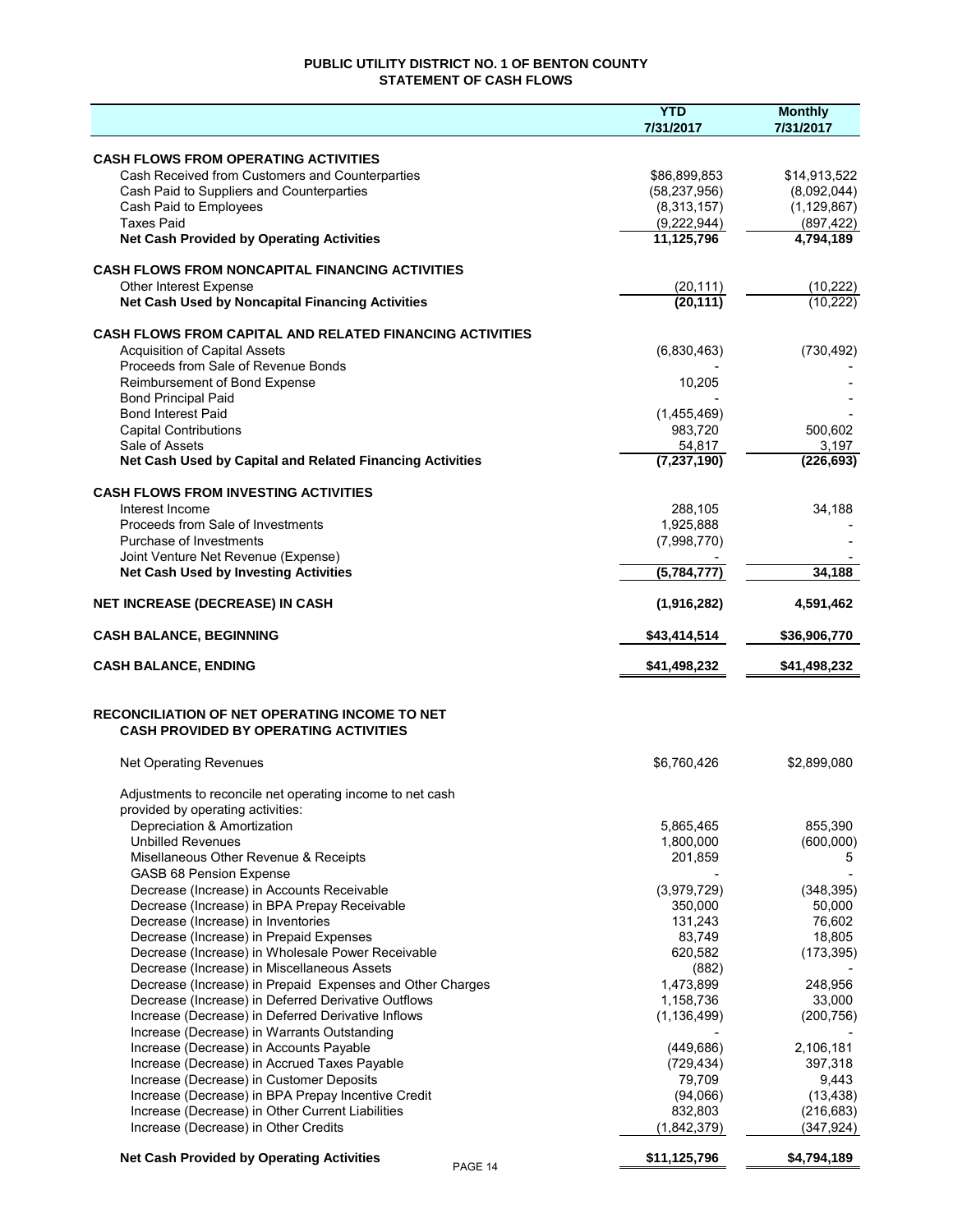#### **PUBLIC UTILITY DISTRICT NO. 1 OF BENTON COUNTY WEATHER STATISTICS July 31, 2017**



| Normal   | 0.94 | 0.70 | 0.57 | 0.55 | 0.51 | 0.51 | 0.23                     | 0.18                     | 0.31 | 0.49 | 0.95 | .20  | $^{\prime}$ .14 |
|----------|------|------|------|------|------|------|--------------------------|--------------------------|------|------|------|------|-----------------|
| 2017     | 1.43 | .78  | 0.79 | 0.98 | 0.37 | 0.23 | $\overline{\phantom{0}}$ |                          |      |      |      |      | 5.58            |
| 2016     | 1.47 | 0.27 | .01  | 0.34 | 0.21 | 0.38 | 0.27                     | $\overline{\phantom{a}}$ | 0.08 | 2.59 | 0.57 | 0.47 | 7.66            |
| 6-yr Avg | 0.72 | 0.43 | 0.76 | 0.33 | 0.83 | 0.67 | 0.11                     | 0.19                     | 0.13 | 0.97 | 0.47 | 0.84 | 6.45            |
|          |      |      |      |      |      |      |                          |                          |      |      |      |      |                 |
|          |      |      |      |      |      |      |                          |                          |      |      |      |      |                 |



| 14-yr Avg                               | $\overline{\phantom{a}}$ | $\overline{\phantom{0}}$ | $\overline{\phantom{a}}$ |     | 60   | 181   | 432    | 359    | 108   |      | $-$                      | - | .121   |
|-----------------------------------------|--------------------------|--------------------------|--------------------------|-----|------|-------|--------|--------|-------|------|--------------------------|---|--------|
| <b>Cumulative CDDs in Billing Cycle</b> |                          |                          |                          |     |      |       |        |        |       |      |                          |   |        |
| 2017                                    | -                        | $\overline{\phantom{0}}$ | $\overline{\phantom{a}}$ |     | 542  | 3.886 | 11.414 |        |       |      |                          |   | 15.842 |
| 2016                                    | -                        | -                        | -                        | 347 | .422 | 4.038 | 8.411  | 12.276 | 6.531 | ,044 | $\overline{\phantom{a}}$ |   | 34.069 |
| 14-yr Avg                               |                          | -                        | -                        | 36  | 750  | 3.319 | 9.734  | 13.092 | 133   | .538 | 57                       |   | 34,746 |

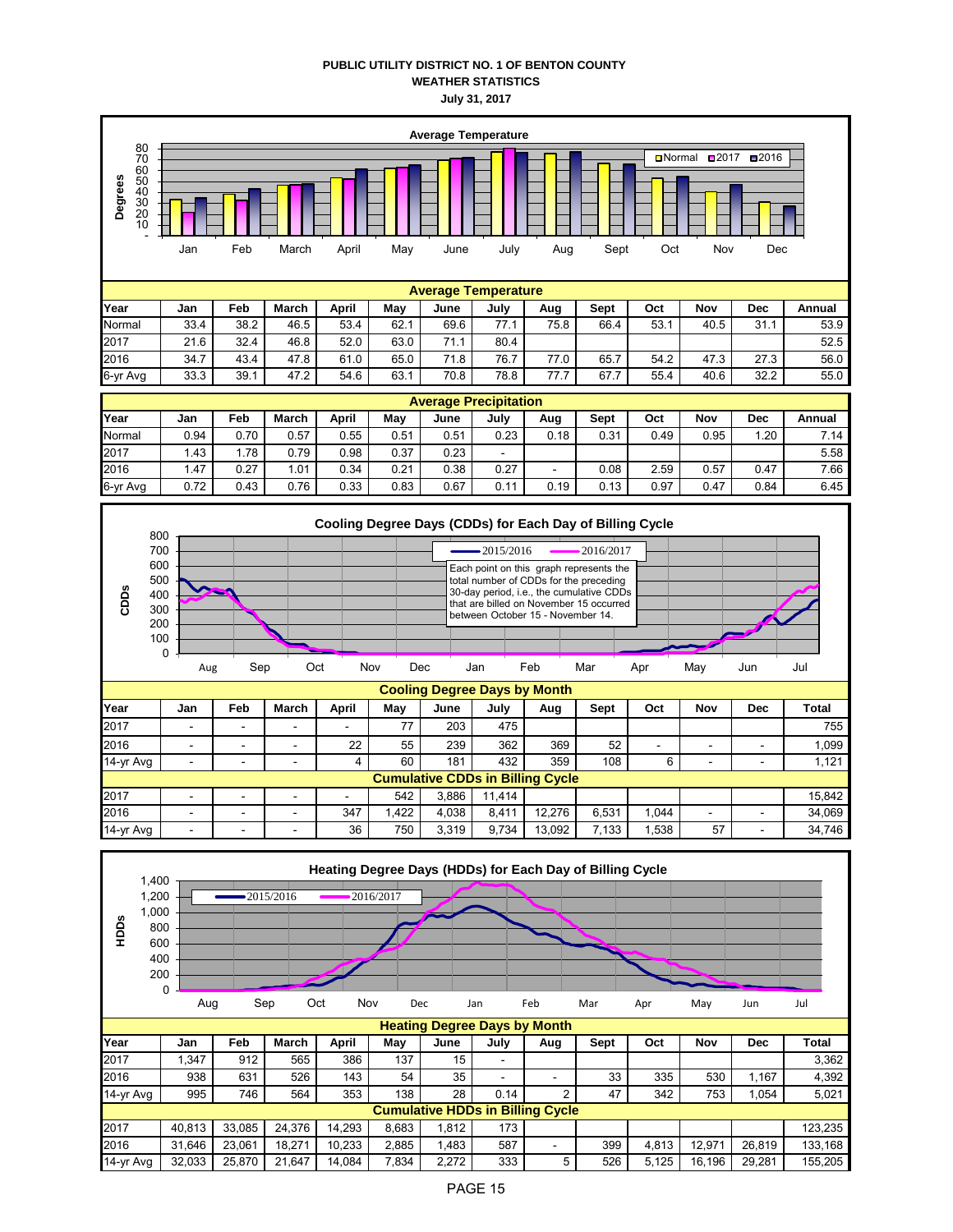#### **PUBLIC UTILITY DISTRICT NO. 1 OF BENTON COUNTY BROADBAND SUMMARY**

| July Highlights                                                                                                                                                                                                                                                                                                                                                                                                                                                                                                                                        |                          |           |            |              |                    |                  |           |                        |               |             |     |            |            |             |                                  |                             |
|--------------------------------------------------------------------------------------------------------------------------------------------------------------------------------------------------------------------------------------------------------------------------------------------------------------------------------------------------------------------------------------------------------------------------------------------------------------------------------------------------------------------------------------------------------|--------------------------|-----------|------------|--------------|--------------------|------------------|-----------|------------------------|---------------|-------------|-----|------------|------------|-------------|----------------------------------|-----------------------------|
| Columbia River Endodontics, Dev Fuzion, and Ideal Option are all new Access Internet services. MSA is now receiving a 10G service from their office to the Westin in Seattle. Seattle<br>Children's Hospital in Richland has a new 100Mbps transport connection and Global Credit Union has a new 10Mbps transport service. Lamb Weston ordered another 1Gig service at<br>their Gage location. Benton Franklin Fairgrounds switched RSP's and upgraded their service to 100Mbps Access Internet and Shannon Dental upgraded from transport to 150Mbps |                          |           |            |              |                    | Access Internet. |           |                        |               |             |     |            |            |             |                                  |                             |
|                                                                                                                                                                                                                                                                                                                                                                                                                                                                                                                                                        |                          |           |            |              |                    |                  |           |                        |               |             |     |            |            |             |                                  |                             |
|                                                                                                                                                                                                                                                                                                                                                                                                                                                                                                                                                        | 2017<br><b>Budget</b>    | Jan       | <b>Feb</b> | <b>March</b> | <b>April</b>       | May              | June      | <b>ACTUALS</b><br>July |               | <b>Sept</b> | Oct | <b>Nov</b> | <b>Dec</b> | <b>YTD</b>  | <b>Budget</b><br><b>Variance</b> | <b>Inception</b><br>to Date |
|                                                                                                                                                                                                                                                                                                                                                                                                                                                                                                                                                        |                          |           |            |              |                    |                  |           |                        | <b>August</b> |             |     |            |            |             |                                  |                             |
| <b>OPERATING REVENUES</b><br>Ethernet                                                                                                                                                                                                                                                                                                                                                                                                                                                                                                                  |                          | \$113,725 | \$115,216  | \$111,485    |                    | \$108,284        | \$102,688 | \$111,252              |               |             |     |            |            | \$774,551   | 748,520                          |                             |
| Non-Recurring Charges                                                                                                                                                                                                                                                                                                                                                                                                                                                                                                                                  | 1,523,071                | 1,500     | 25,519     | 1,350        | \$111,901<br>2,250 | 2,000            | 7,600     | 3,100                  |               |             |     |            |            | 43,319      | (43, 319)                        |                             |
| <b>TDM</b>                                                                                                                                                                                                                                                                                                                                                                                                                                                                                                                                             | 69,372                   | 5,781     | 5,781      | 5,781        | 5,445              | 5,250            | 5,250     | 5,250                  |               |             |     |            |            | 38,538      | 30,834                           |                             |
| Wireless                                                                                                                                                                                                                                                                                                                                                                                                                                                                                                                                               | 312                      | 26        | 26         | 26           | 26                 | 26               | 26        | 26                     |               |             |     |            |            | 182         | 130                              |                             |
| <b>Internet Transport Service</b>                                                                                                                                                                                                                                                                                                                                                                                                                                                                                                                      | 123,540                  | 4,255     | 3,019      | 3,705        | 3,700              | 3,775            | 8,400     | 3,802                  |               |             |     |            |            | 30,656      | 92,884                           |                             |
| <b>Fixed Wireless</b>                                                                                                                                                                                                                                                                                                                                                                                                                                                                                                                                  | 82,779                   | 5,976     | 5,832      | 5,790        | 5,726              | 5,694            | 5,698     | 5,671                  |               |             |     |            |            | 40,387      | 42,392                           |                             |
| Access Internet                                                                                                                                                                                                                                                                                                                                                                                                                                                                                                                                        |                          | 182       | 2,388      | 3,622        | 4,697              | 5,361            | 6,717     | 6,871                  |               |             |     |            |            | 29,838      |                                  |                             |
| Broadband Revenue - Other                                                                                                                                                                                                                                                                                                                                                                                                                                                                                                                              | 281,642                  | 45,513    | 41,927     | 43,720       | 43,720             | 43,720           | 43,720    | 43,720                 |               |             |     |            |            | 306,041     | (24, 399)                        |                             |
| Subtotal                                                                                                                                                                                                                                                                                                                                                                                                                                                                                                                                               | 2,080,716                | 176,959   | 199,708    | 175,479      | 177,464            | 174,111          | 180,099   | 179,691                |               |             |     |            |            | 1,263,511   |                                  |                             |
| NoaNet Maintenance Revenue                                                                                                                                                                                                                                                                                                                                                                                                                                                                                                                             |                          |           |            |              |                    |                  |           |                        |               |             |     |            |            |             |                                  |                             |
| <b>Bad Debt Expense</b>                                                                                                                                                                                                                                                                                                                                                                                                                                                                                                                                |                          |           |            |              |                    |                  |           |                        |               |             |     |            |            |             |                                  |                             |
| <b>Total Operating Revenues</b>                                                                                                                                                                                                                                                                                                                                                                                                                                                                                                                        | 2,080,716                | 176,959   | 199,708    | 175,479      | 177,464            | 174,111          | 180,099   | 179,691                |               |             |     |            |            | \$1,263,511 | 817,205                          | 17,502,126                  |
| <b>OPERATING EXPENSES</b>                                                                                                                                                                                                                                                                                                                                                                                                                                                                                                                              |                          |           |            |              |                    |                  |           |                        |               |             |     |            |            |             |                                  |                             |
| Marketing & Business Development                                                                                                                                                                                                                                                                                                                                                                                                                                                                                                                       |                          |           |            |              |                    |                  |           |                        |               |             |     |            |            |             |                                  |                             |
| <b>General Expenses</b>                                                                                                                                                                                                                                                                                                                                                                                                                                                                                                                                | 318,185                  | 61,302    | 81,153     | 25,314       | 28,565             | 132,171          | 59,487    | 65,087                 |               |             |     |            |            | \$453,079   | (134, 894)                       |                             |
| Other Maintenance                                                                                                                                                                                                                                                                                                                                                                                                                                                                                                                                      | 90,000                   | 477       | 271        | 16,169       | 2,833              | 3,896            | 5,704     | 7,623                  |               |             |     |            |            | \$36,974    | 53,026                           |                             |
| NOC Maintenance                                                                                                                                                                                                                                                                                                                                                                                                                                                                                                                                        | 411,681                  | 1,460     | $\sim$     | (1,460)      | $\sim$             | ÷.               |           | $\sim$                 |               |             |     |            |            |             | 411,681                          |                             |
| Wireless Maintenance                                                                                                                                                                                                                                                                                                                                                                                                                                                                                                                                   |                          |           |            |              |                    |                  |           |                        |               |             |     |            |            | \$0         |                                  |                             |
| Subtotal                                                                                                                                                                                                                                                                                                                                                                                                                                                                                                                                               | 819,866                  | 63,239    | 81,424     | 40,023       | 31,398             | 136,068          | 65,191    | 72,711                 |               |             |     |            |            | \$490,053   | 329,813                          | 10,289,881                  |
| NoaNet Maintenance Expense                                                                                                                                                                                                                                                                                                                                                                                                                                                                                                                             |                          |           |            |              |                    |                  |           | 3,536                  |               |             |     |            |            | \$3,536     | (3, 536)                         |                             |
| Depreciation                                                                                                                                                                                                                                                                                                                                                                                                                                                                                                                                           | 886,520                  | 65,230    | 65,039     | 64,369       | 64,336             | 64,342           | 64,353    | 64,521                 |               |             |     |            |            | \$452,191   | 434,329                          | 10,252,792                  |
| <b>Total Operating Expenses</b>                                                                                                                                                                                                                                                                                                                                                                                                                                                                                                                        | 1,706,386                | 128,470   | 146,463    | 104,393      | 95,734             | 200,410          | 129,543   | 140,768                |               |             |     | ÷.         | $\sim$     | \$945,780   | 760,606                          | 20,542,673                  |
| <b>OPERATING INCOME (LOSS)</b>                                                                                                                                                                                                                                                                                                                                                                                                                                                                                                                         | 374,330                  | 48,489    | 53,245     | 71,087       | 81,730             | (26, 299)        | 50,556    | 38,923                 |               |             |     |            |            | \$317,730   | 56,600                           | (3,040,547)                 |
| <b>NONOPERATING REVENUES &amp; EXPENSES</b><br>Internal Interest due to Power Business Unit <sup>(1)</sup>                                                                                                                                                                                                                                                                                                                                                                                                                                             | (347, 328)               | (28, 913) | (28, 729)  | (28, 278)    | (28,092)           | (27, 878)        | (27, 912) | (27,665)               |               |             |     |            |            | (\$197,467) | 149,861                          | (6, 124, 561)               |
| <b>CAPITAL CONTRIBUTIONS</b><br>Contributions in Aid of Broadband<br><b>BTOP</b>                                                                                                                                                                                                                                                                                                                                                                                                                                                                       | 10,000                   | 1,688     | 98         | 6,325        | 98                 | 4,682            | 49,584    | 132                    |               |             |     |            |            | \$62,606    | 52,606<br>$\sim$                 | 4,879,187<br>2,282,671      |
| <b>INTERNAL NET INCOME (LOSS)</b>                                                                                                                                                                                                                                                                                                                                                                                                                                                                                                                      | \$37,002                 | \$21,264  | 24,613     | 49,134       | 53,736             | (49.495)         | 72,228    | 11,390                 |               |             |     |            |            | \$182,869   | \$259,067                        | (2,003,250)                 |
|                                                                                                                                                                                                                                                                                                                                                                                                                                                                                                                                                        |                          |           |            |              |                    |                  |           |                        |               |             |     |            |            |             |                                  |                             |
| <b>NOANET COSTS</b><br><b>Member Assessments</b><br>Membership Support                                                                                                                                                                                                                                                                                                                                                                                                                                                                                 |                          | 657       | 522        | 2,842        | 24                 | 717              | 535       | 16                     |               |             |     |            |            | \$5,313     |                                  | \$3,159,092<br>122,550      |
| <b>Total NoaNet Costs</b>                                                                                                                                                                                                                                                                                                                                                                                                                                                                                                                              | $\overline{\phantom{a}}$ | 657       | 522        | 2,842        | 24                 | 717              | 535       | 15.85                  |               |             |     | $\sim$     |            | \$5,313     | (\$5,313)                        | \$3,281,642                 |
|                                                                                                                                                                                                                                                                                                                                                                                                                                                                                                                                                        |                          |           |            |              |                    |                  |           |                        |               |             |     |            |            |             |                                  |                             |
| <b>CAPITAL EXPENDITURES(3)</b>                                                                                                                                                                                                                                                                                                                                                                                                                                                                                                                         | \$953,616                | \$104,165 | \$55,558   | (S14, 493)   | \$82,849           | (\$30,824)       | \$175,541 | \$19,633               |               |             |     |            |            | \$392,429   | \$561,187                        | \$21,111,901                |
| NET CASH (TO)/FROM BROADBAND <sup>(2)</sup>                                                                                                                                                                                                                                                                                                                                                                                                                                                                                                            | \$317.234                | \$10,585  | 62.302     | 153.432      | 63.292             | 72.832           | (11, 583) | 83.927                 |               |             |     |            |            | \$434,786   |                                  | (\$10,019,440)              |

(1) Internal interest budget is estimated based on cash flow projections (an interest rate of 3.53% is being used).

(2) Includes excess of revenues over operating costs, capital expenditures and NoaNet assessments; excludes depreciation and internal interest to Electric System

(3) During a review of invoices it was determined two invoices from prior months needed to be reclassified from capital to expense. The reclassification was done in May 2017.